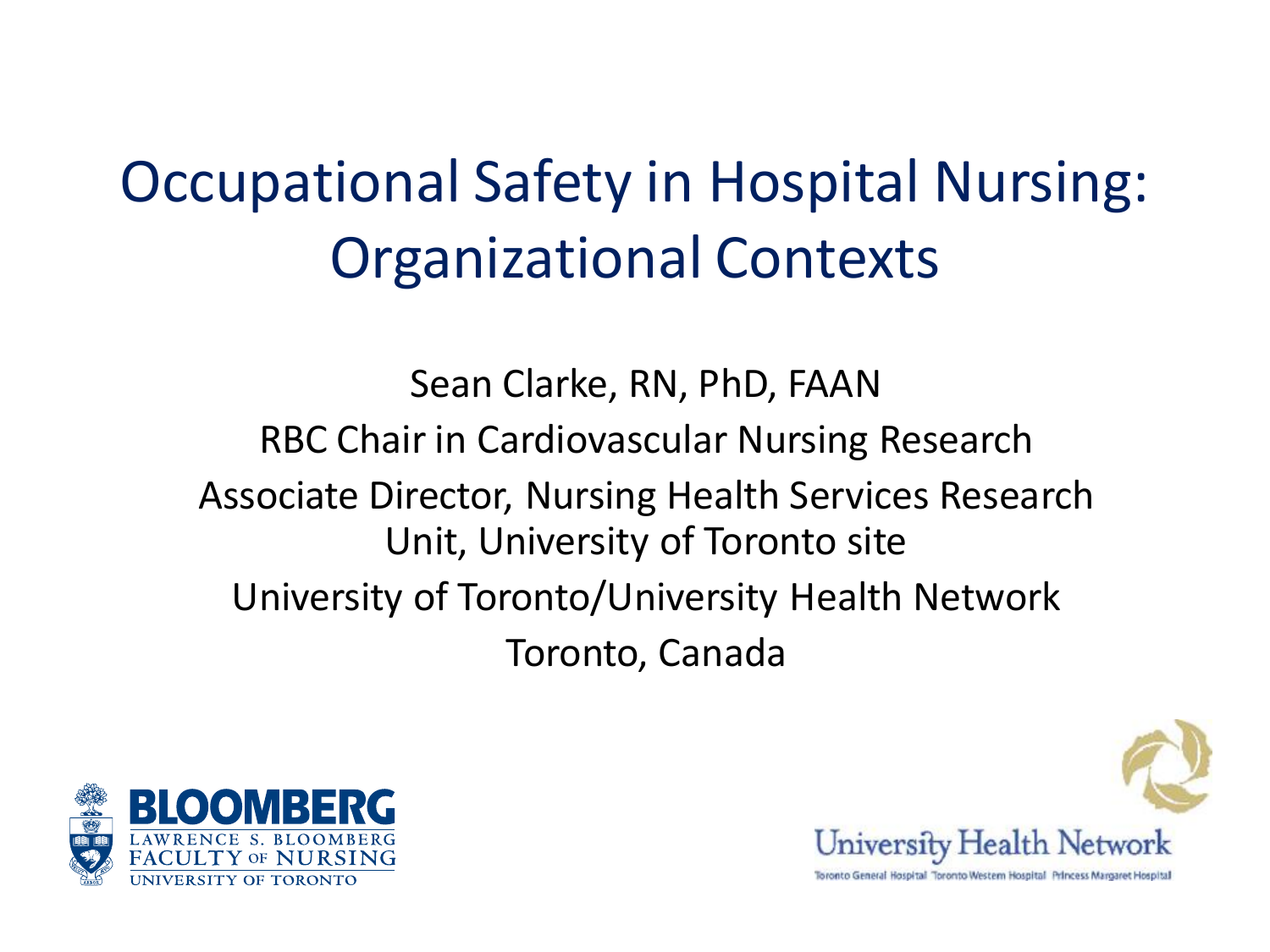## **Outline**

- Thinking about nursing work in organizational context
- Percutaneous injuries with used sharps: Lessons learned
- Other outcomes in organizational context: nurse job experiences and patient outcomes
- Next steps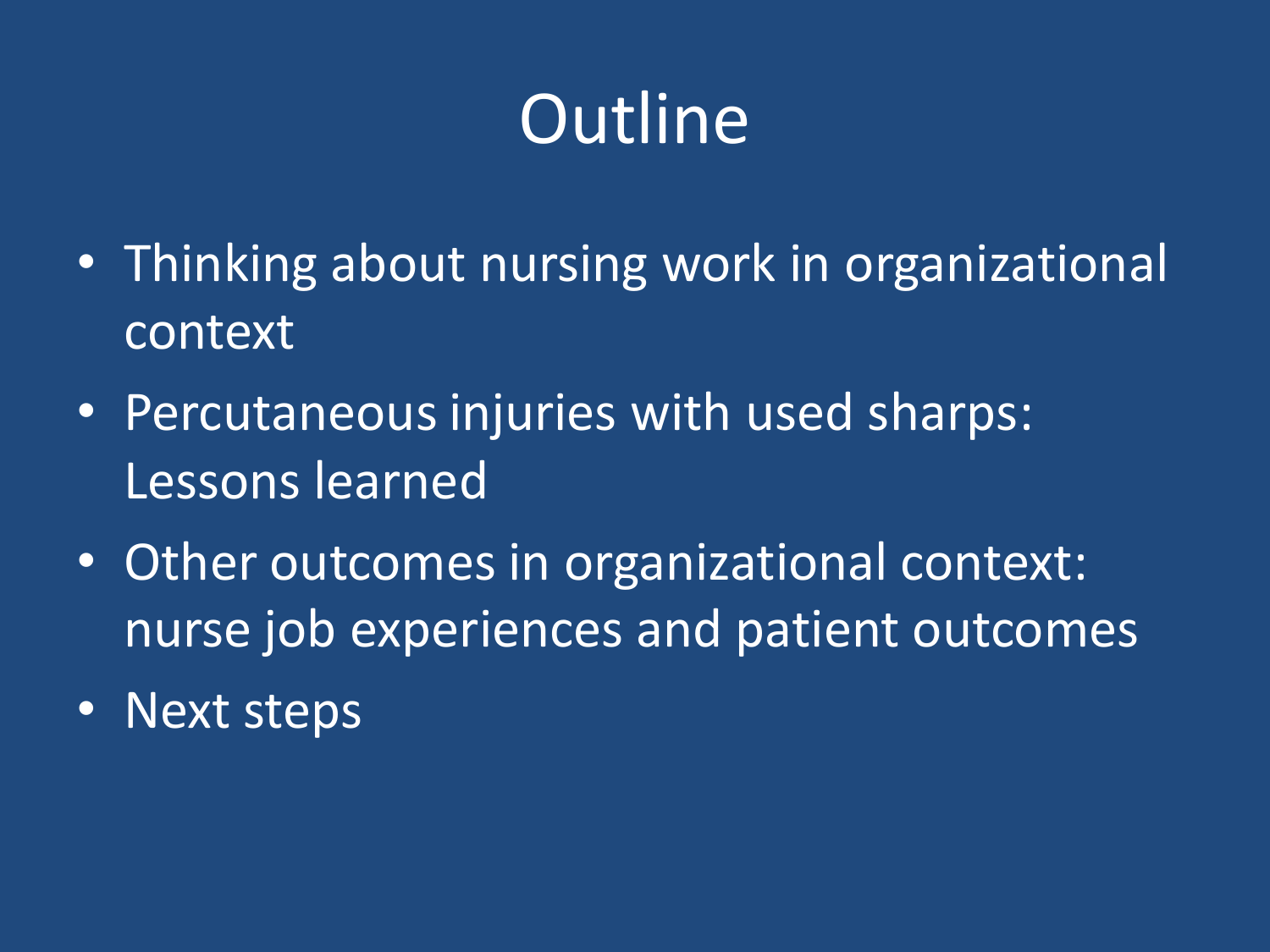#### A Systems Perspective on Safety in Health Care



Note : Adapted and redrawn from Moray (1994), p. 70.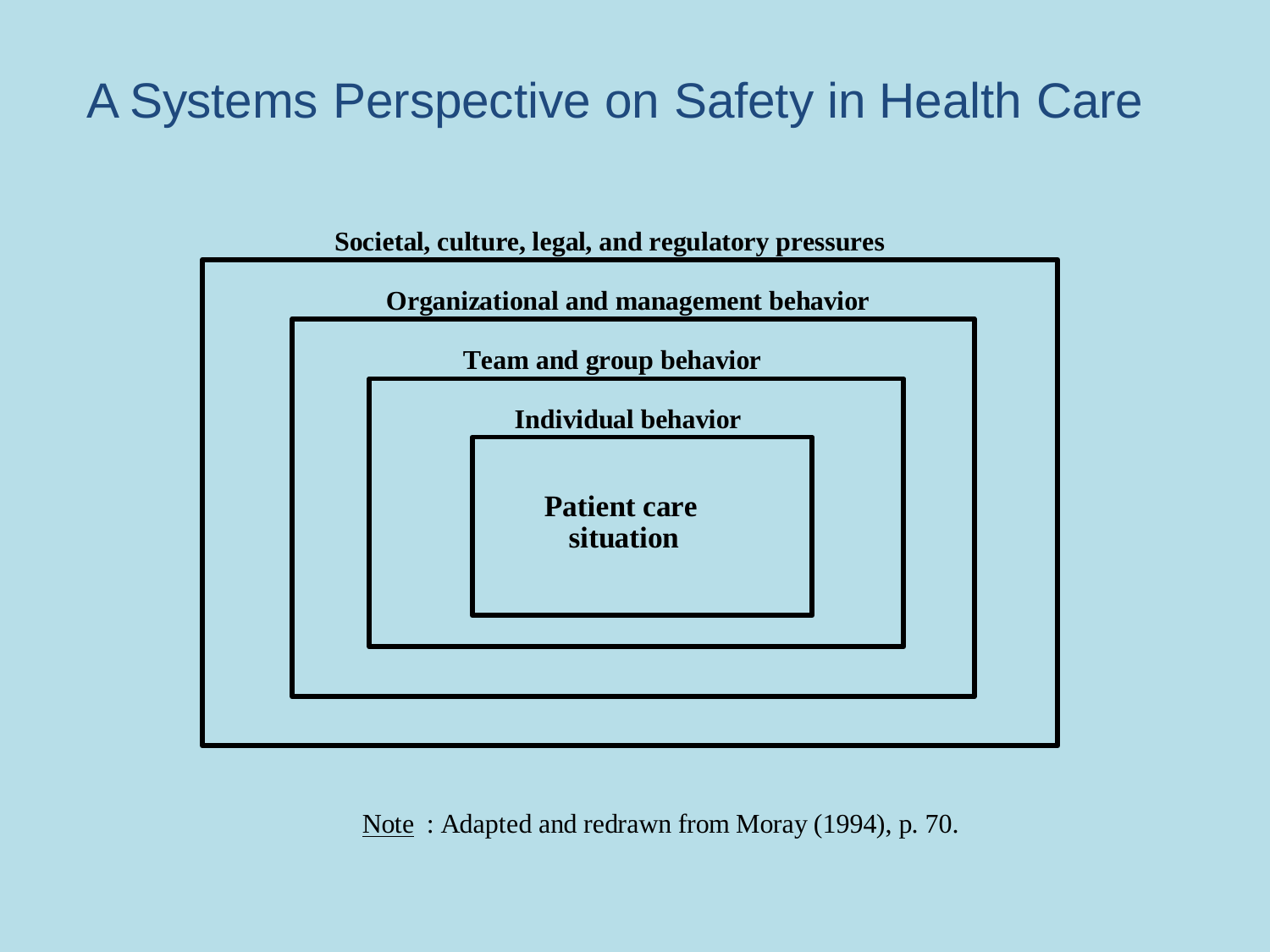## Characteristics of Health Care

- Many elements predictable or standardizable, but unpredictability also a constant
- Most services have multiple components, each with the chance of error
- Delivery systems very complex (many people and units/entities involved)
- People and entities often tend to have their own priorities (not always those of patients, clients or communities)
- Often services delivered in large numbers and/or under time or cost constraints (or both)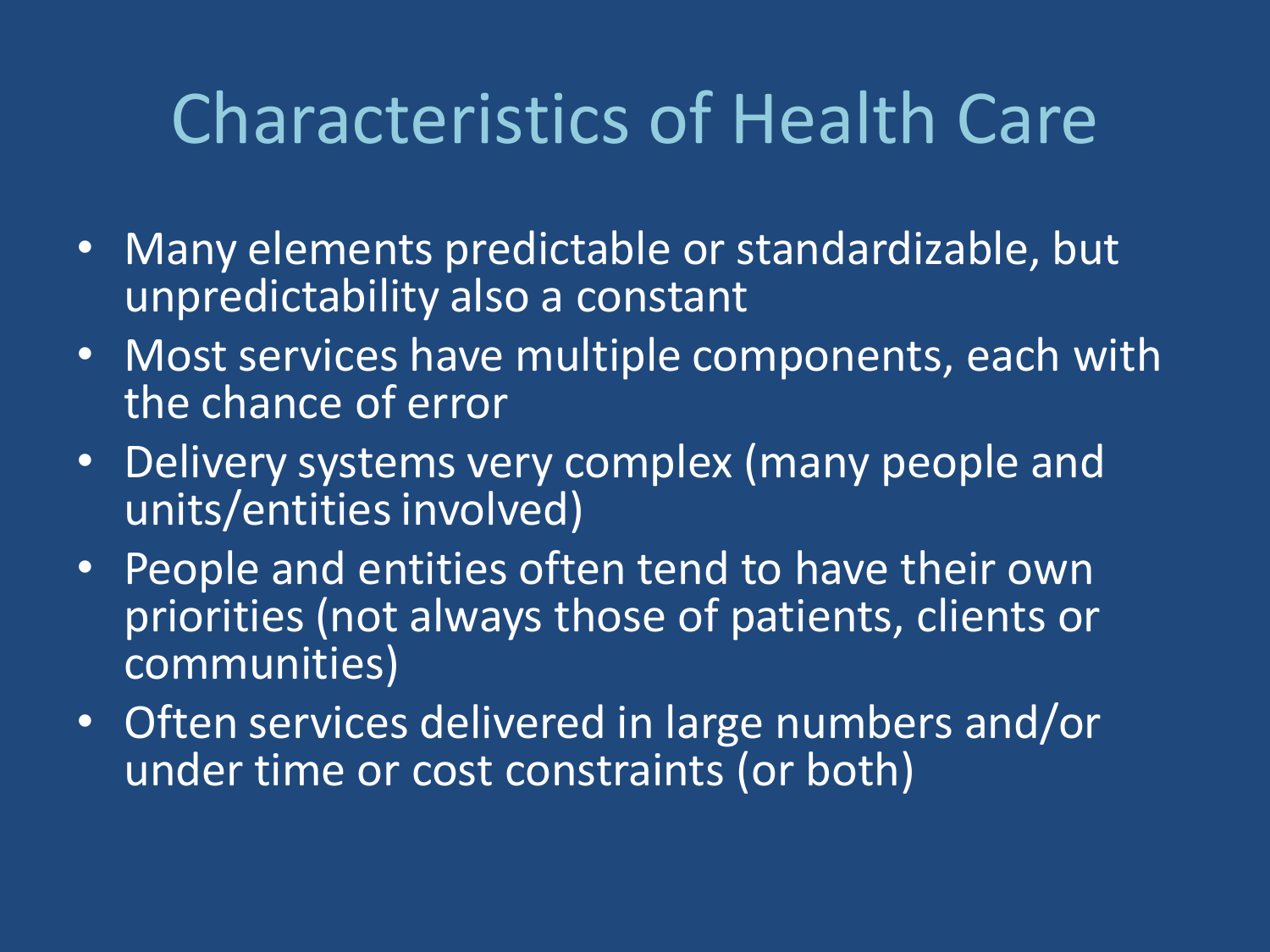## Nursing Work

- Services are delivered in large volume by several layers/types of workers
- Complicated history—not a discipline used to negotiating from a position of power
- An uncomfortable (unresolved) balance between knowledge work and command/control models
	- Articulation of the nature of the work has never been easy
- A number of specific mental and physical health risks: musculoskeletal injuries, biological/chemical exposures, sleep disturbances etc. as well as verbal/physical abuse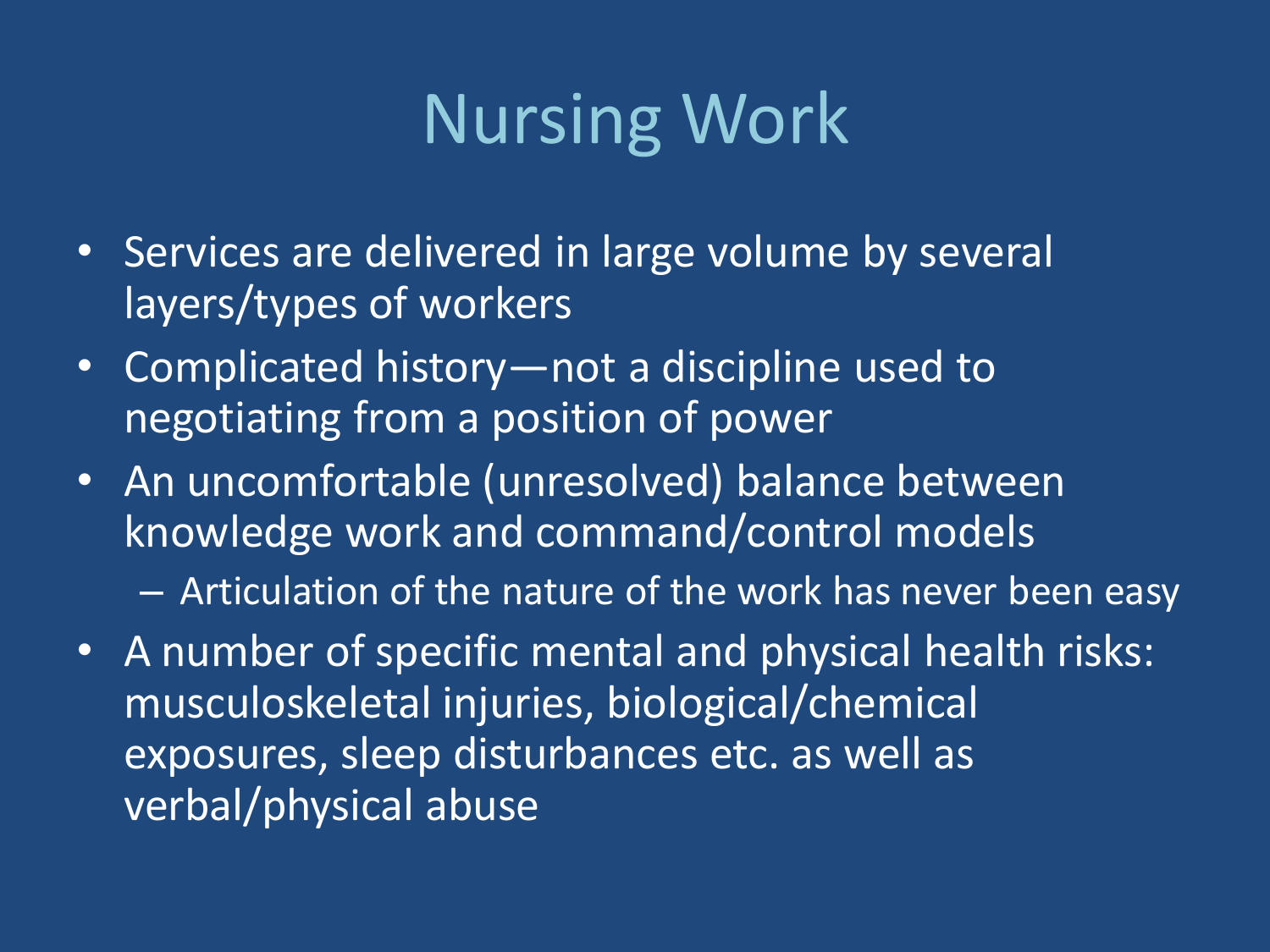Characteristics of Nursing Practice on Today's Acute Care Units

- Rising patient acuity (intensity of care) on hospital units over past decades: high thresholds for admission, high thresholds for discharge
	- The work of admissions and discharges: "Churn" or patient turnover
- Constant interruptions
- Overstimulation/sensory overload
- Heavy documentation burden
- Often limited formal staff development initiatives
- Increasing initiatives related to safety and quality (initiative overload?)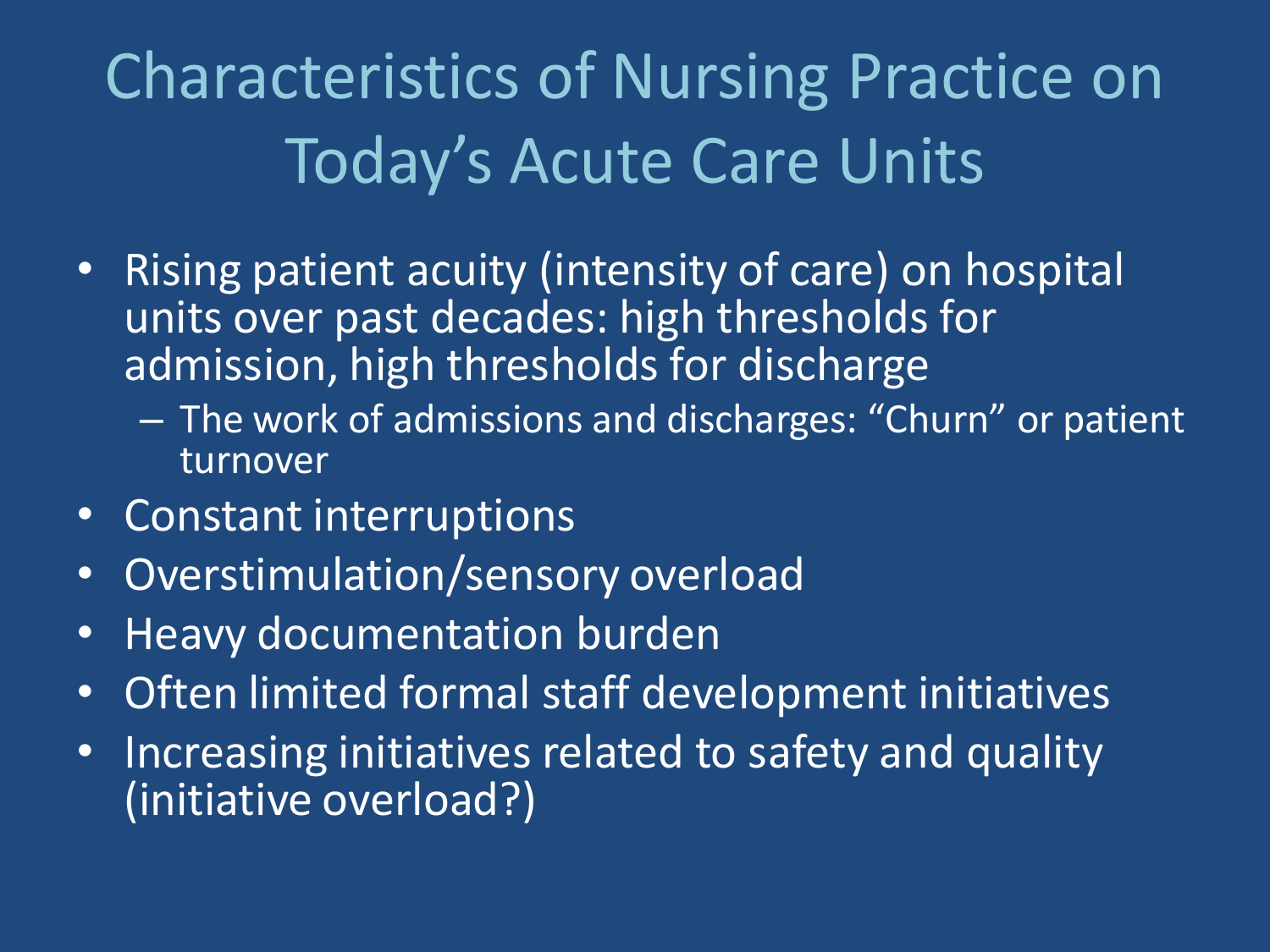#### A Simplified Conceptual Framework



**Human resources** = Staffing levels and qualifications of nursing staff **Care environment** = Support of nurses from managers, availability of resources for care (including inservice education, quality improvement, relationships with physicians, etc.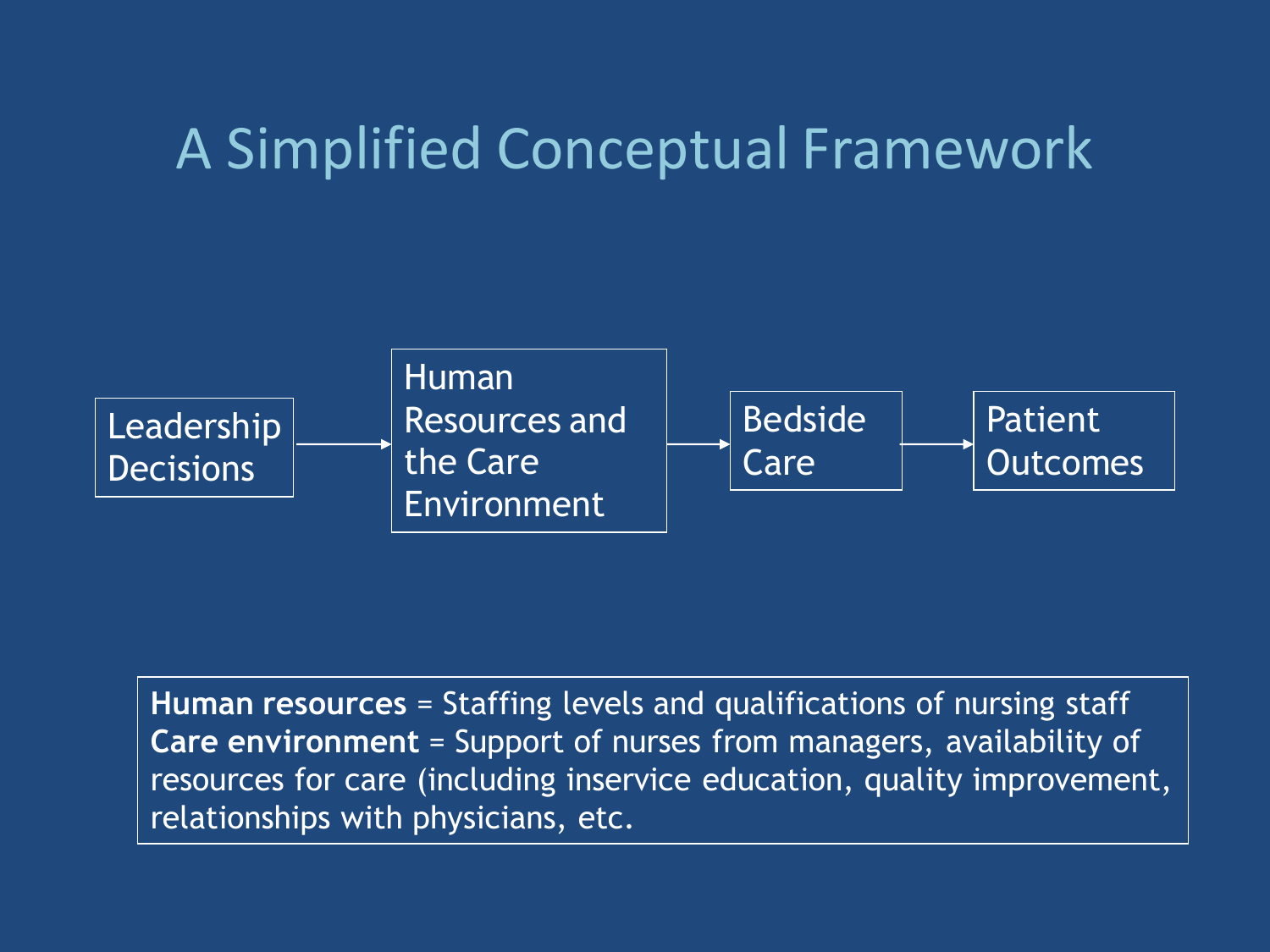Quick and Dirty Introduction to Nursing Organizational Variables

- Staffing=coverage (ratio) and qualifications (staff mix) parameters
- Practice Environments=All the other factors influence nurses' practice above and beyond staffing parameters:
	- Administrator support for nursing practice
	- Staff development/quality improvement
	- Interdisciplinary practice
	- Profile/respect for nursing in the organization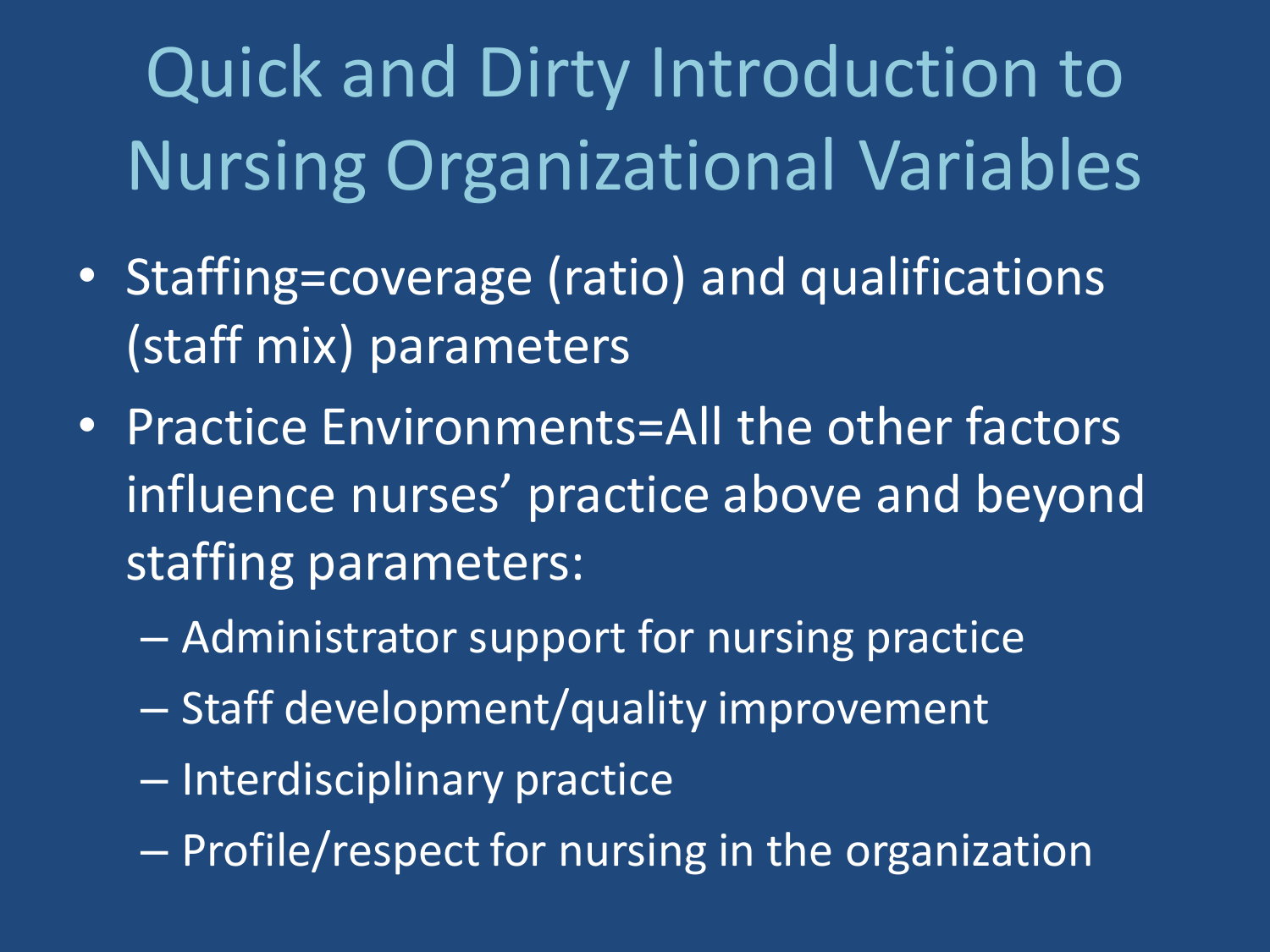How Do We Measure Organizational Variables

- Secondary (administrative) data sources
- Surveys
	- Aggregation (averaging) of answers to questions about staffing levels, working conditions

– Example: Nursing Work Index—Revised (49 items related to various aspects of work environments for hospital nurses scored on 4-point Likert type scales) , various subscales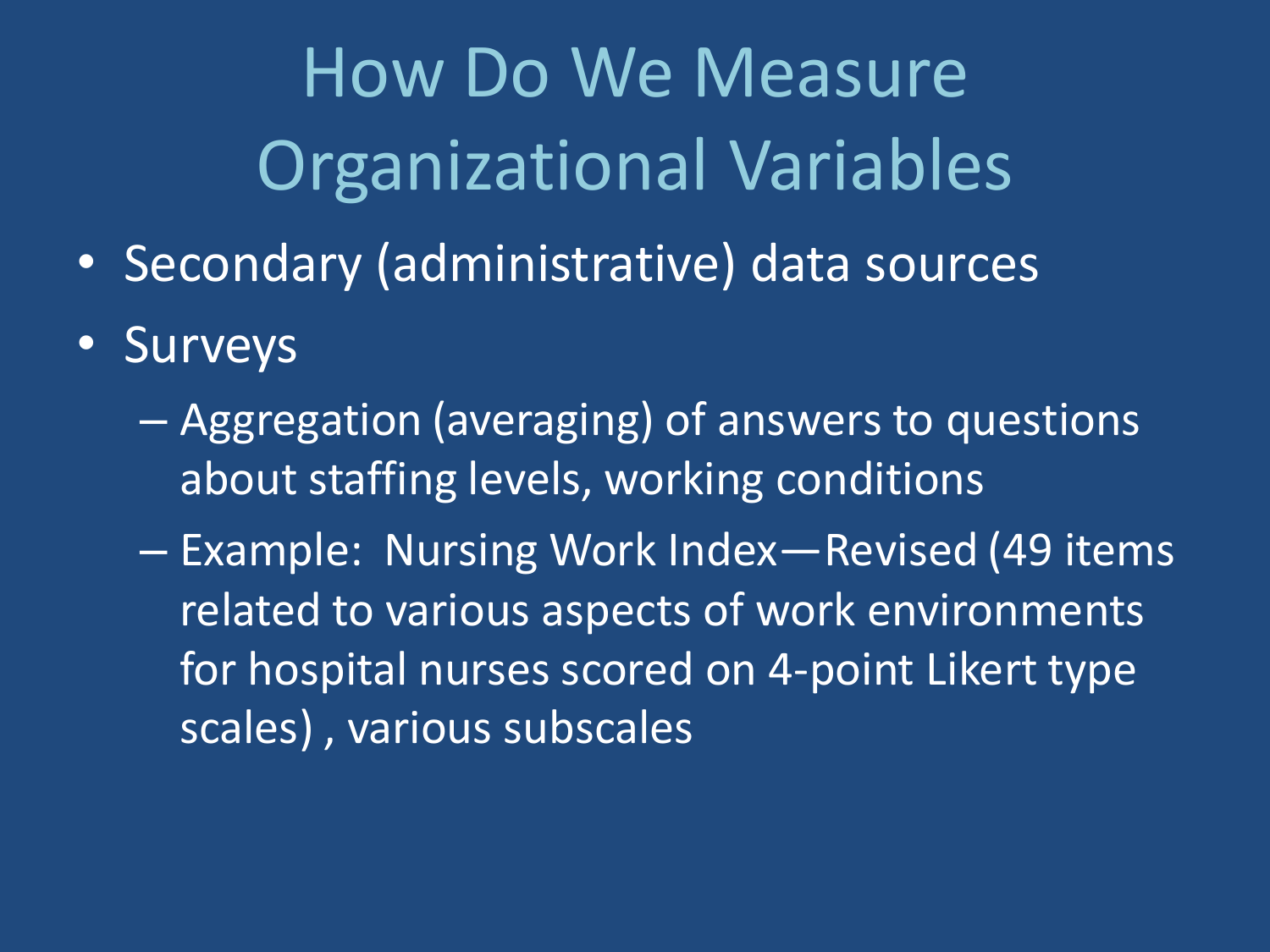# Unpacking A Health Care Safety Issue: Needlesticks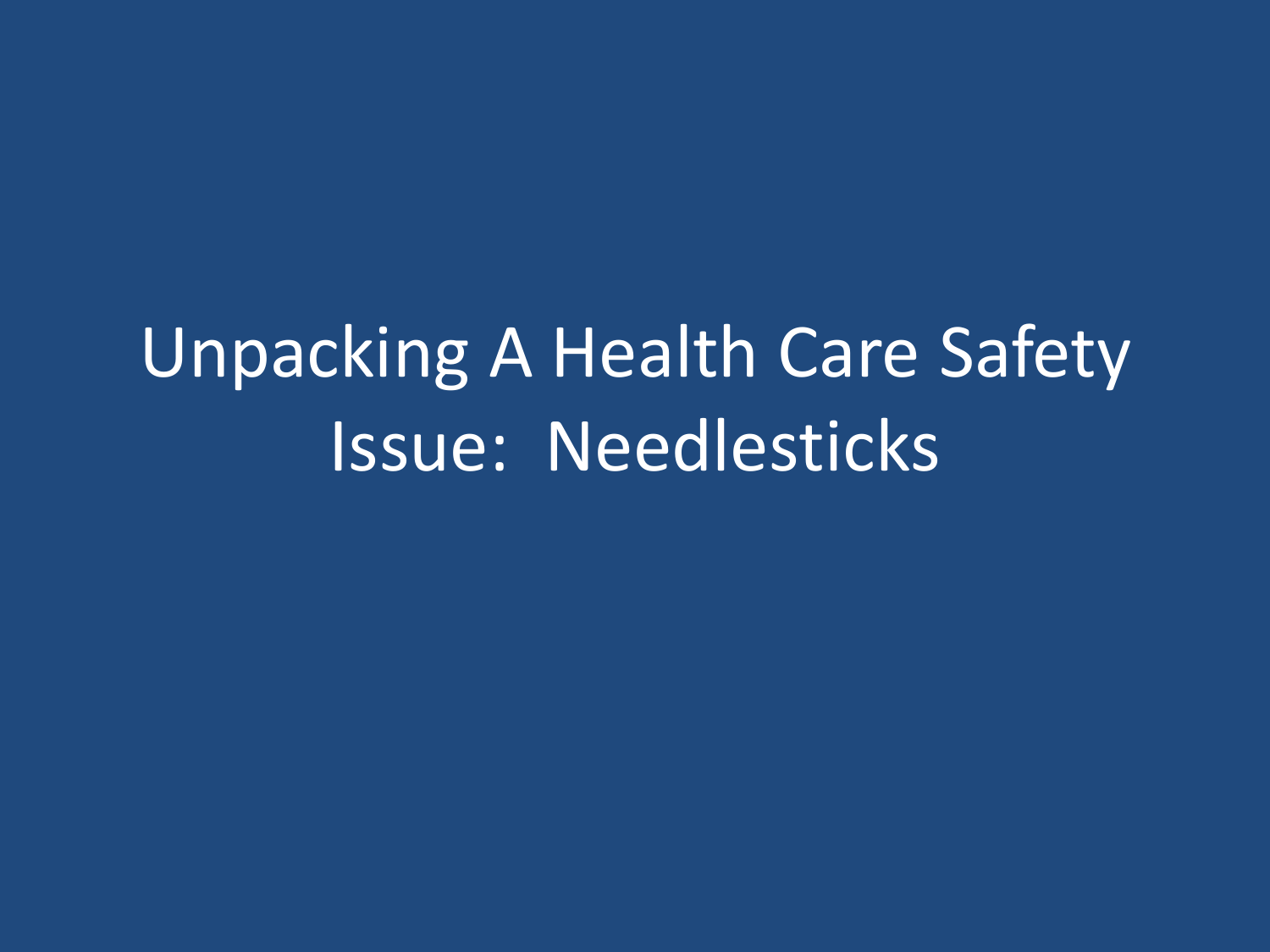## Background

- Percutaneous injuries with used sharps:
	- risks of hepatitis B, C, and HIV transmission (Risks of transmission from known carrier roughly 300/1000, 30/1000, 3/1000)
	- 600,000 sharps injuries per year in U.S. health workers (1996 data; University of Virginia's Exposure Prevention Information Network (EPINet), 2000)
- Was a major occupational health concern in late 1980s/early 1990s through late part of decade: some research suggested that 50%+ of hospital nurses were injuring themselves annually
- 2 major "solutions"
	- Staff education about recapping, universal precautions
	- Implementation of needleless/self-resheathing systems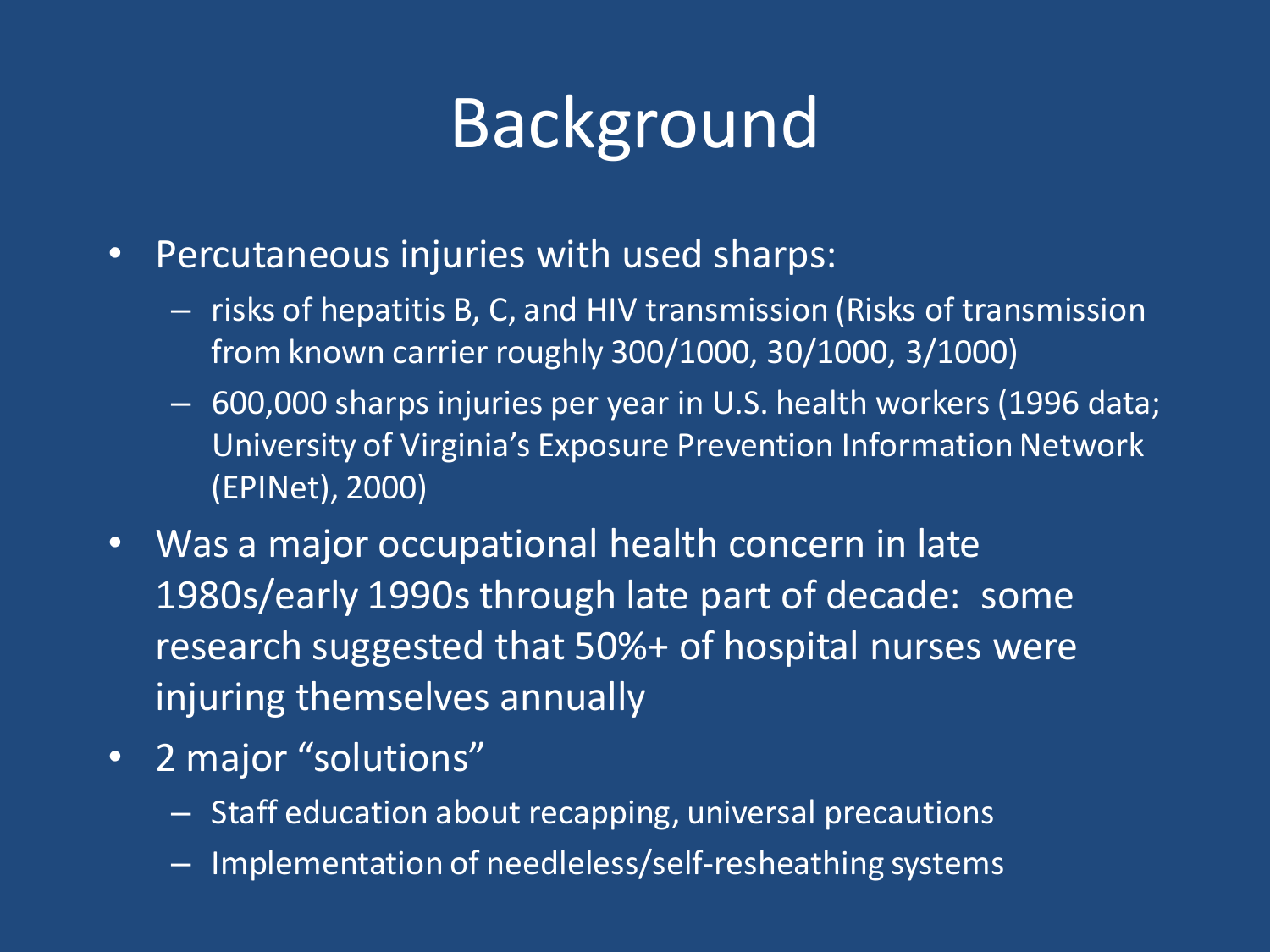Why study percutaneous injuries with used sharps (needlesticks)?

- Epidemiological significance as an occupational health issue for nurses (bloodborne pathogen transmission)
- For someone interested in safety … less prone to certain some problems in measuring adverse outcomes ("sensitive" events, reporting issues)
	- involve the nurse herself/himself
	- readily identified, memorable
- A potential proxy for a wider range of safety issues in hospitals?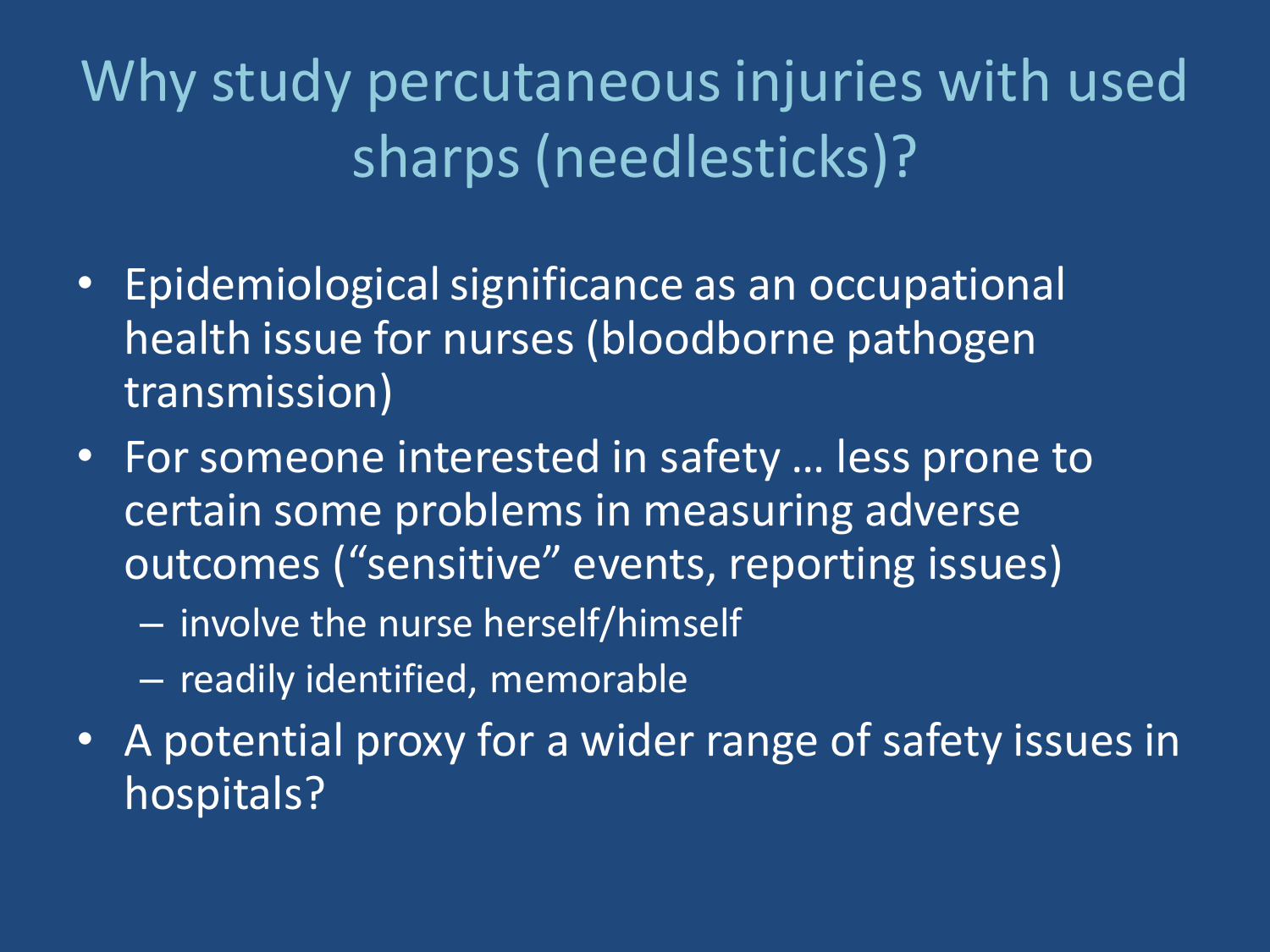## Needlestick Papers

Clarke, S.P., Sloane, D.M., & Aiken, L.H. (2002). The effects of hospital staffing and organizational climate on needlestick injuries to nurses. American Journal of Public Health, 92, 1115-1119.

Clarke, S.P., Rockett, J., Sloane, D.M., & Aiken, L.H. (2002). Organizational climate, staffing, and safety equipment as predictors of needlestick injuries and near-misses in hospital nurses. American Journal of Infection Control, 30, 207-216.

Clarke, S.P. (2007). Hospital work environments, nurse characteristics and sharps injuries. American Journal of Infection Control.

Clarke, S.P., Schubert, M., Koerner, T. (2007). Sharps injuries to hospital nurses in four countries. Infection Control and Hospital Epidemiology.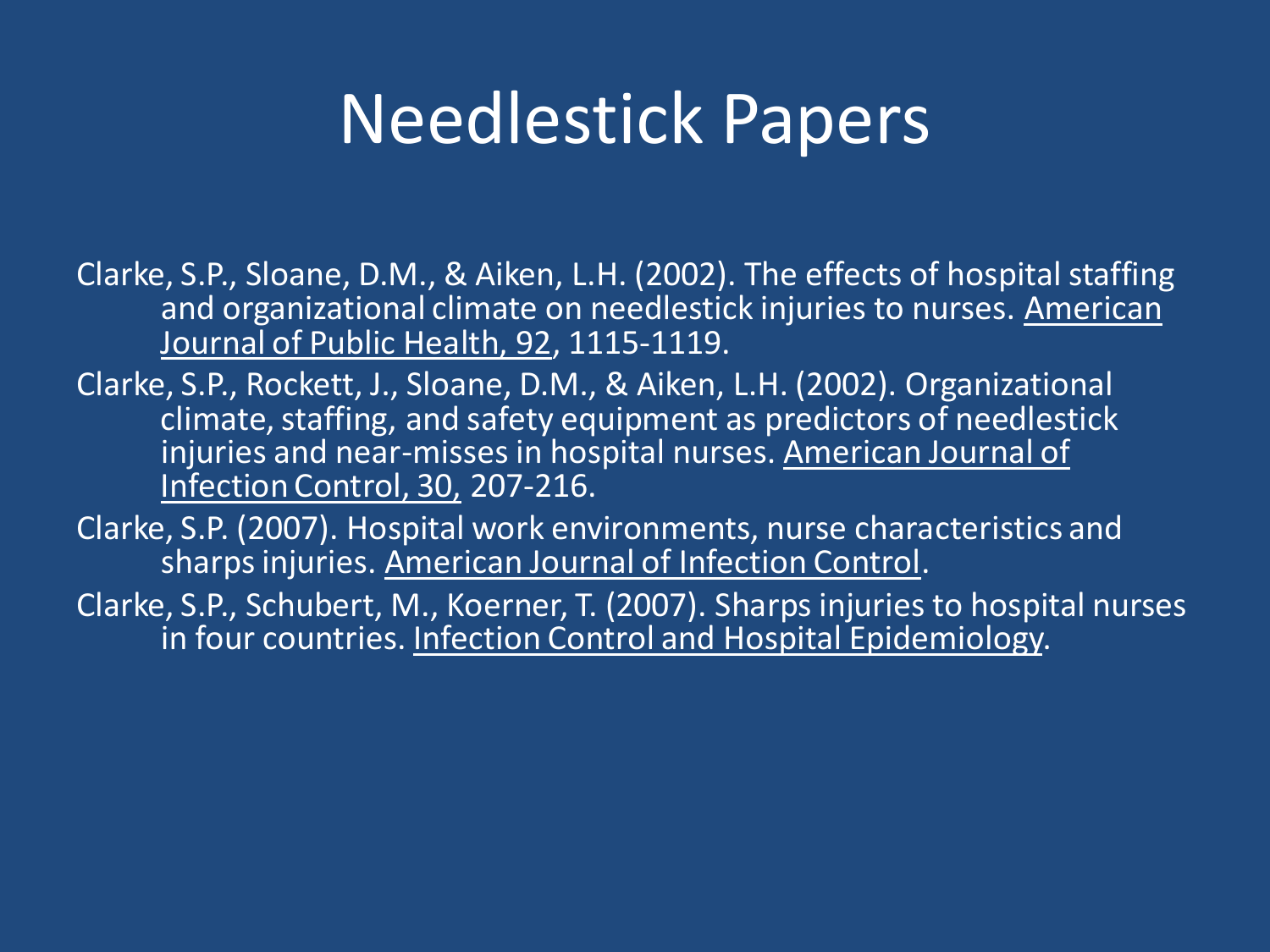#### **Proportion (%) of Healthcare Workers Exposed to Bloodborne Pathogens via Sharps Injuries Annually, By World Region**

|                                     | <b>HCV</b> | <b>HBV</b>     | <b>HIV</b> |
|-------------------------------------|------------|----------------|------------|
| Africa I                            | 5.4        | 21             | 5.4        |
| Africa II                           | 5.6        | 22             | 19         |
| USA/Canada                          | $\cdot$ 3  | .09            | $\cdot$    |
| <b>Central and South America I</b>  | 3.7        | $\overline{4}$ | 1.5        |
| <b>Central and South America II</b> | 5.9        | 5              | 2.5        |
| Middle East I                       | 2.4        | 5.9            | .02        |
| Middle East II                      | 23         | 18             | $\cdot$ 3  |
| <b>Western Europe</b>               | $\cdot$ 3  | .7             | $\cdot$ .2 |
| Eastern Europe I                    | 1.7        | 5              | .02        |
| Eastern Europe II                   | 2.2        | 3.5            | $\cdot$ 3  |
| Southeast Asia I                    | 5.8        | 17             | 1.2        |
| Southeast Asia II                   | 4.1        | 7.8            | 1.6        |
| Pacific I                           | 2.0        | 1.5            | .03        |
| Pacific II                          | 4.0        | 14.3           | .16        |

**WHO, 2003**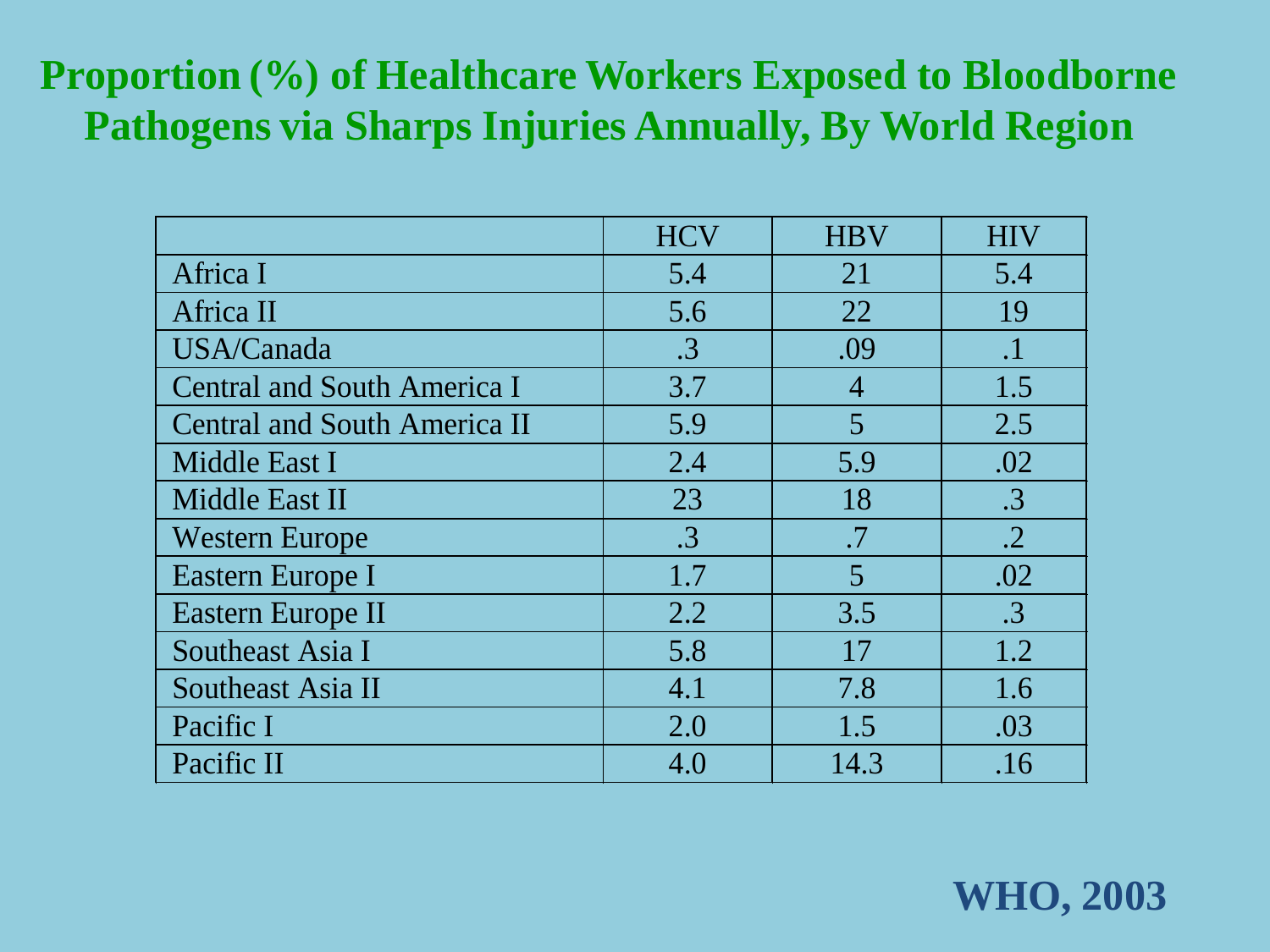#### **Estimated Proportion (%) of Bloodborne Pathogen Infections Attributable to Sharps Injuries, By World Region**

|                                     | <b>HCV</b> | <b>HBV</b>     | <b>HIV</b>     |
|-------------------------------------|------------|----------------|----------------|
| Africa I                            | 45         | 46             | 4.5            |
| Africa II                           | 45         | 47             | $\overline{5}$ |
| USA/Canada                          | 8          |                | $.5\,$         |
| <b>Central and South America I</b>  | 55         | 83             | 11             |
| <b>Central and South America II</b> | 52         | 65             |                |
| Middle East I                       | 35         | 35             | .6             |
| Middle East II                      | 66         | 64             | 6.2            |
| <b>Western Europe</b>               | 25         | 8              | 1.4            |
| Eastern Europe I                    | 34         | 32             |                |
| Eastern Europe II                   | 38         | $\overline{4}$ | 1.2            |
| Southeast Asia I                    | 51         | 40             | 9.8            |
| Southeast Asia II                   | 52         | 42             | 7.9            |
| Pacific I                           | 27         | 5              | 3.1            |
| Pacific II                          | 41         | 36             | 3.7            |

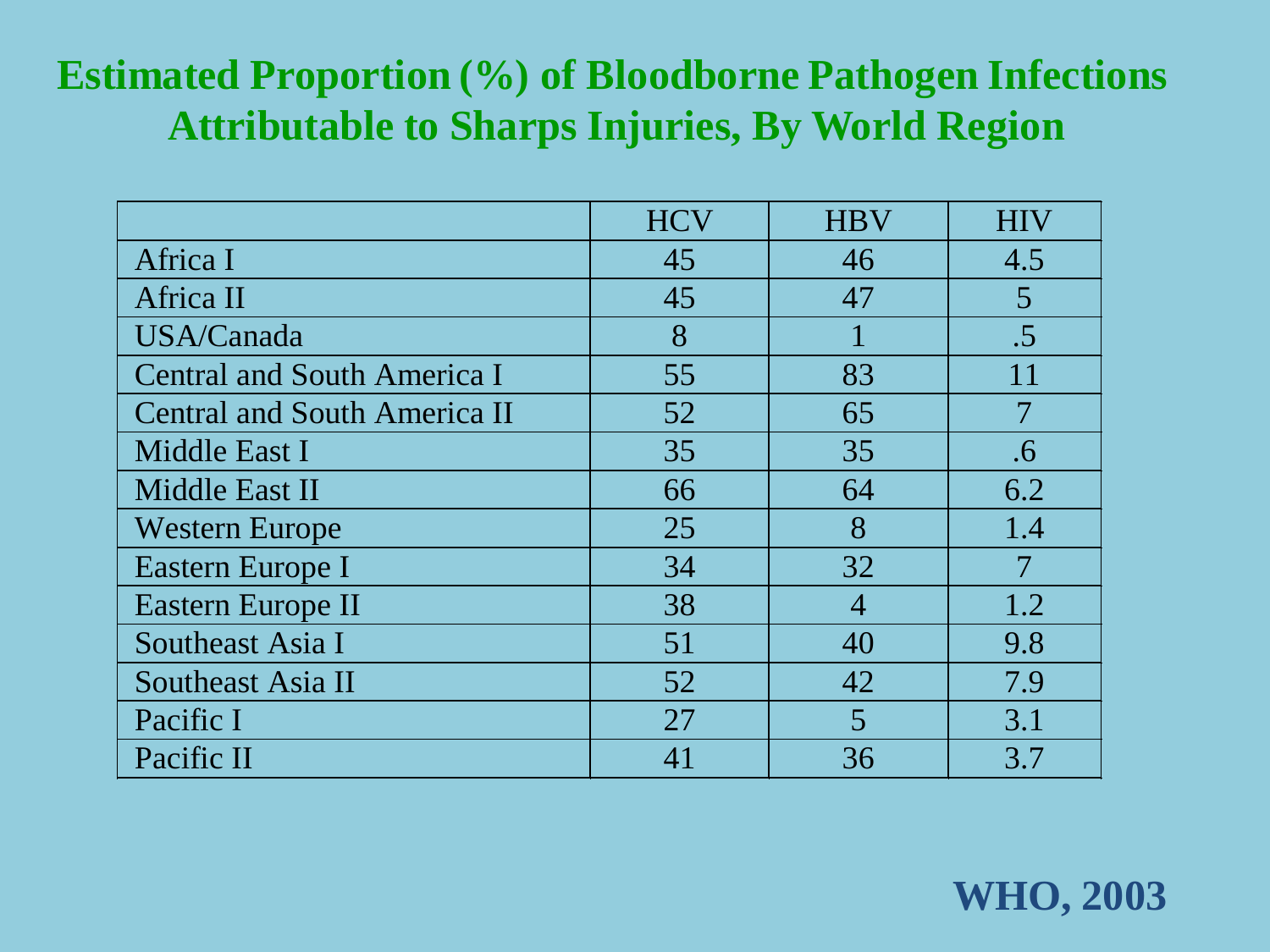## Sharps Injury Rates for Medical-Surgical Nurses Across 4 Countries (per FTE/year)

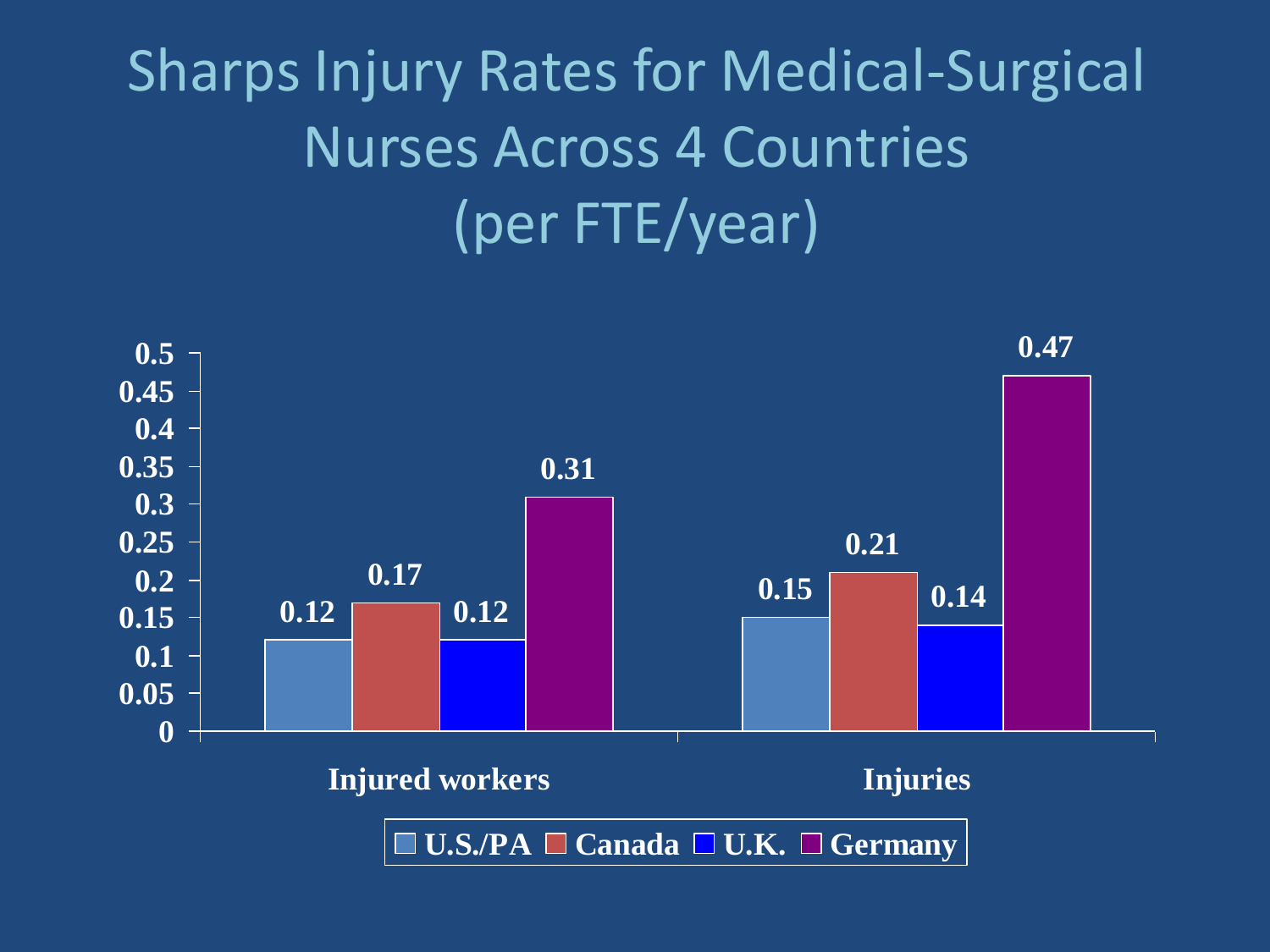% of Nurses Reporting IV Insertions and Routine Blood Draws on Last Shift Worked by Country\*

|         | <b>IV</b> insertion | Routine<br>blood draws |
|---------|---------------------|------------------------|
| U.S.PA  | 61                  | 36                     |
| Canada  | 55                  | 20                     |
| Germany |                     | 31                     |

\* not asked in UK sites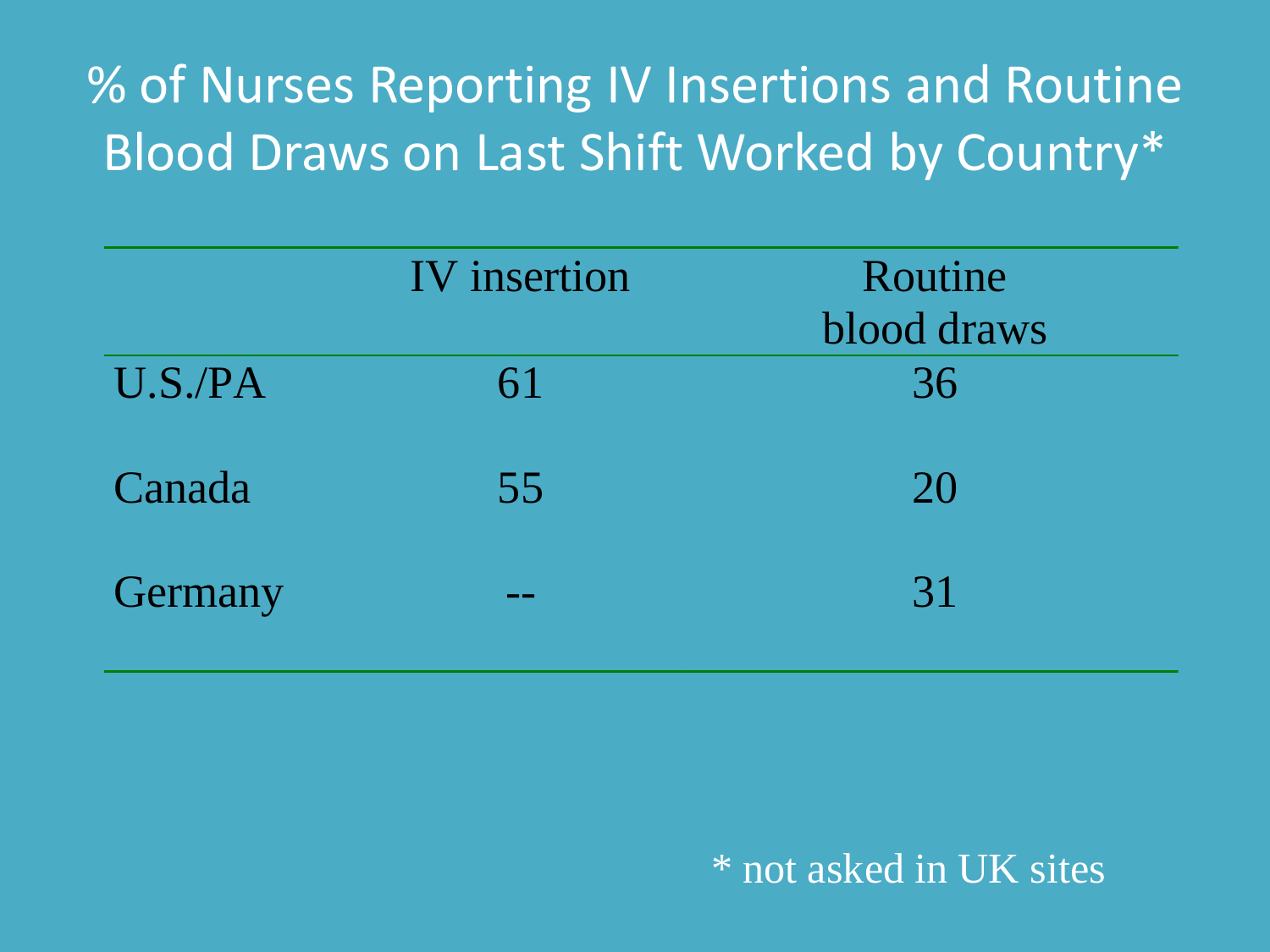#### % of Nurses Reporting Use of Safety-Engineered Sharps by Country\*

|         | Self-capping/       |                      |  |
|---------|---------------------|----------------------|--|
|         | retractable needles | Needleless IV tubing |  |
| U.S./PA | 40                  | 78                   |  |
| Canada  | 14                  | 54                   |  |
| Germany | 6                   |                      |  |

#### \* not asked in UK sites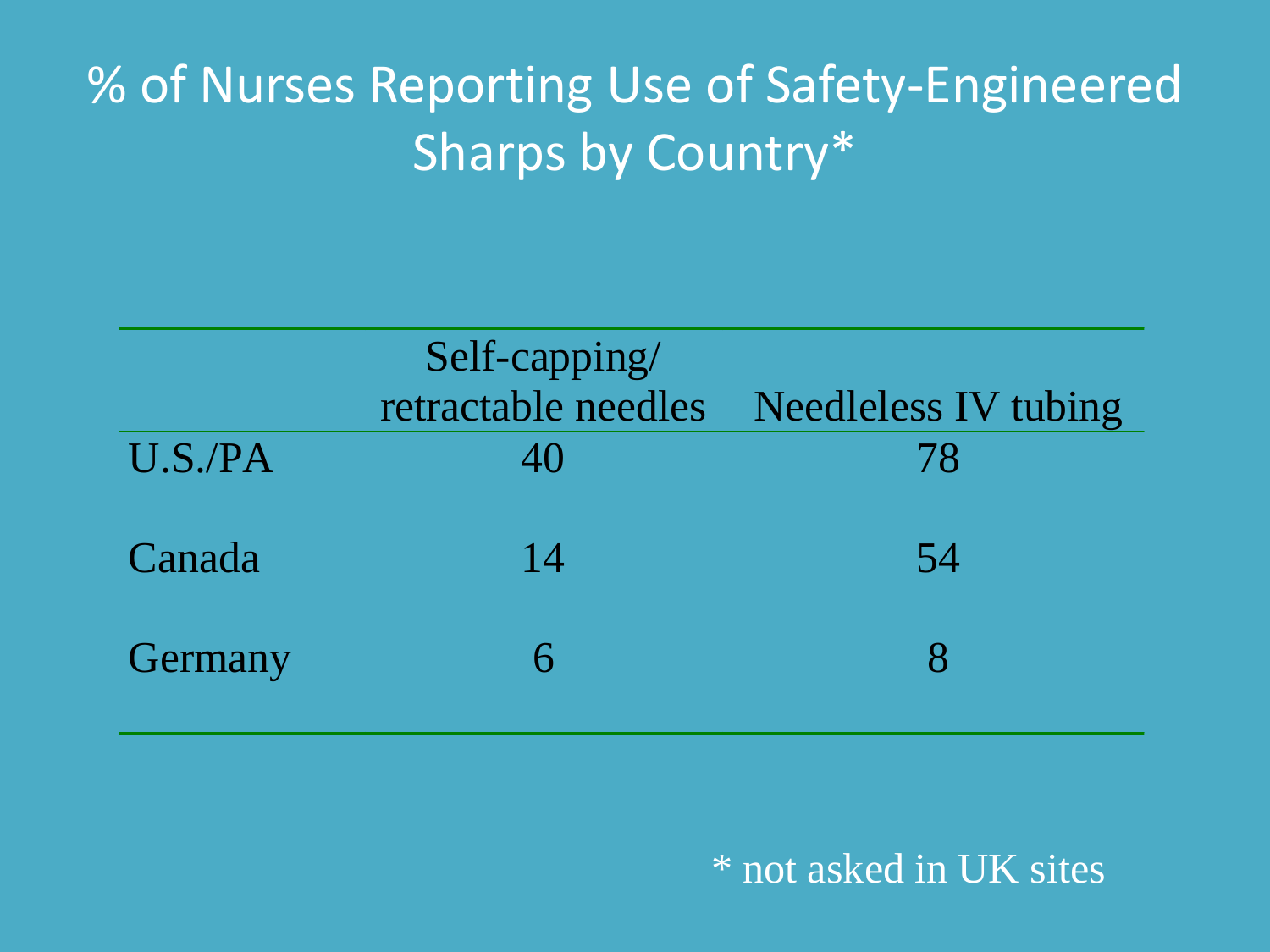#### % of North American Staff Nurses with at Least 1 Sharps Injury in Past Year for Selected Specialties (N=27,774)

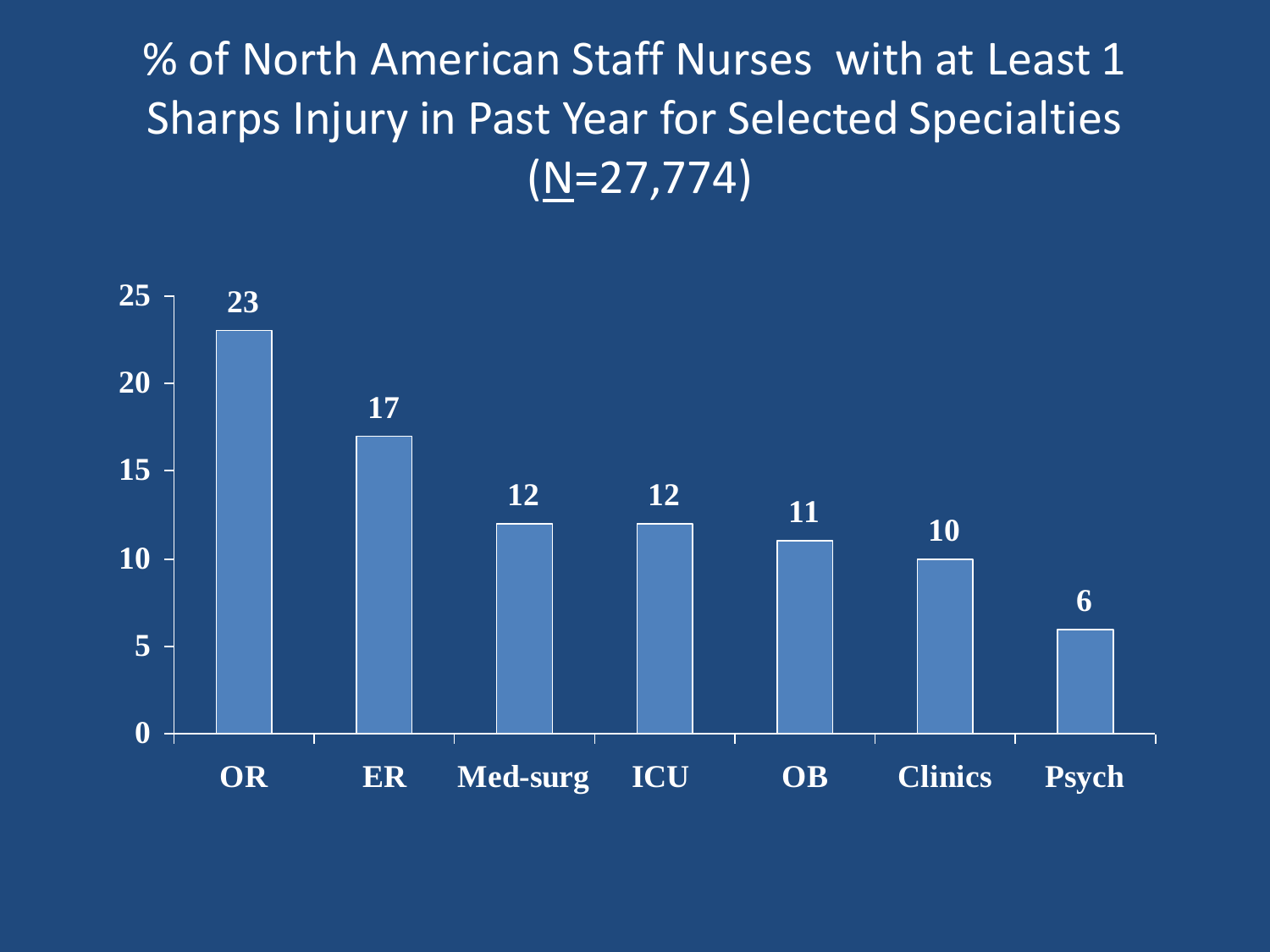# Overall Findings from International **Comparisons**

- By 1998-99, U.S. has much lower injury rates than
	- Development, marketing, and state and federal regulations
- Evidence for effectiveness of engineering controls?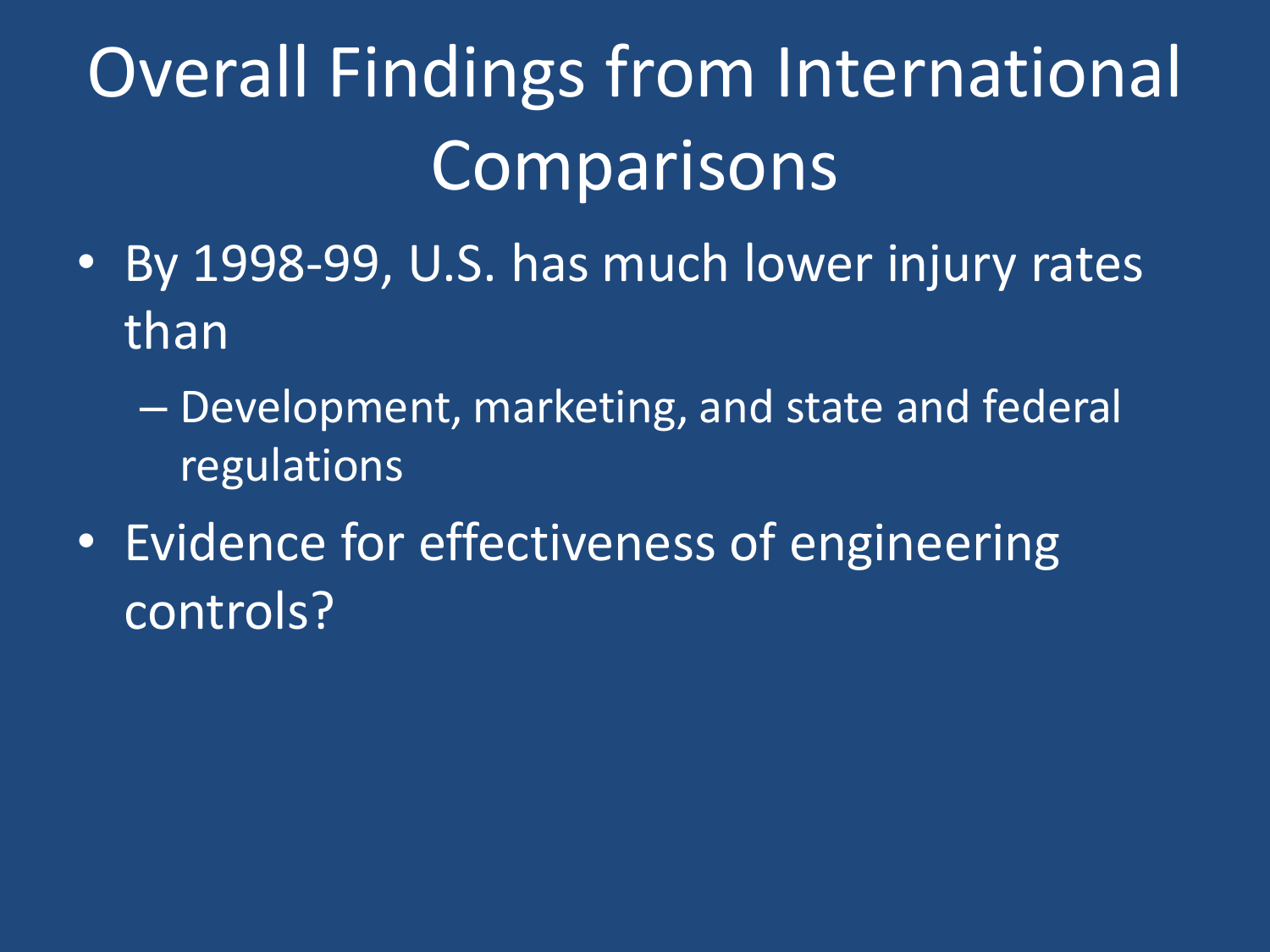### Occupational Exposures to Bloodborne Pathogens: The Larger Context



Premise: Injuries more likely under unfavourable organizational conditions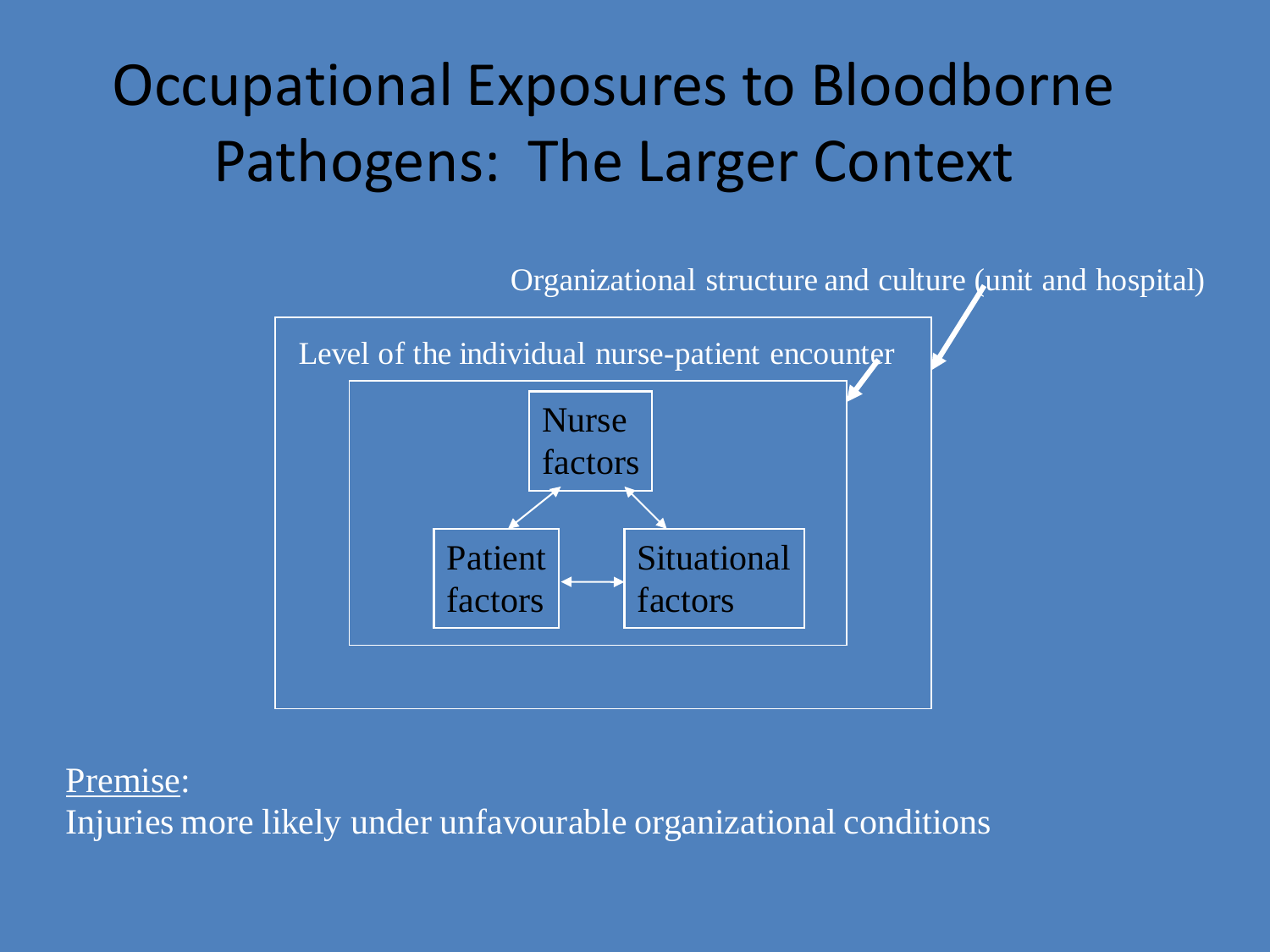**Unit Characteristics and Risks of Injuries/Near-Misses for 1 Month Periods for Medical-Surgical Nurses from 40 Units in 1991 (Odds Ratios with 95% CIs)**

|                  | Retrospectively-   | Prospectively-       | Prospectively-   |
|------------------|--------------------|----------------------|------------------|
|                  | reported           | reported             | reported         |
|                  | needlesticks       | needlesticks         | near-misses      |
|                  | $(N=789)$          | $(N=962)$            | $(N=962)$        |
| Low RN:ADC       |                    |                      |                  |
| ratio            | 3.03(1.22, 7.51)   | 2.06(1.00, 4.25)     | 1.95(1.02, 3.73) |
| Low resource     |                    |                      |                  |
| availability     | 2.69(1.08, 6.70)   | $1.73$ $(.82, 3.66)$ | 2.04(1.08, 3.88) |
| Low support from |                    |                      |                  |
| nurse manager    | 2.84(1.14, 7.08)   | 1.56(.70, 3.49)      | 1.89(1.06, 3.40) |
| High emotional   |                    |                      |                  |
| exhaustion       | $2.54$ (.90, 7.26) | 2.08(1.03, 4.19)     | 1.57(.80, 3.10)  |

**Source**: Clarke et al. *AJPH*. 2002; 92(7): 1115-9.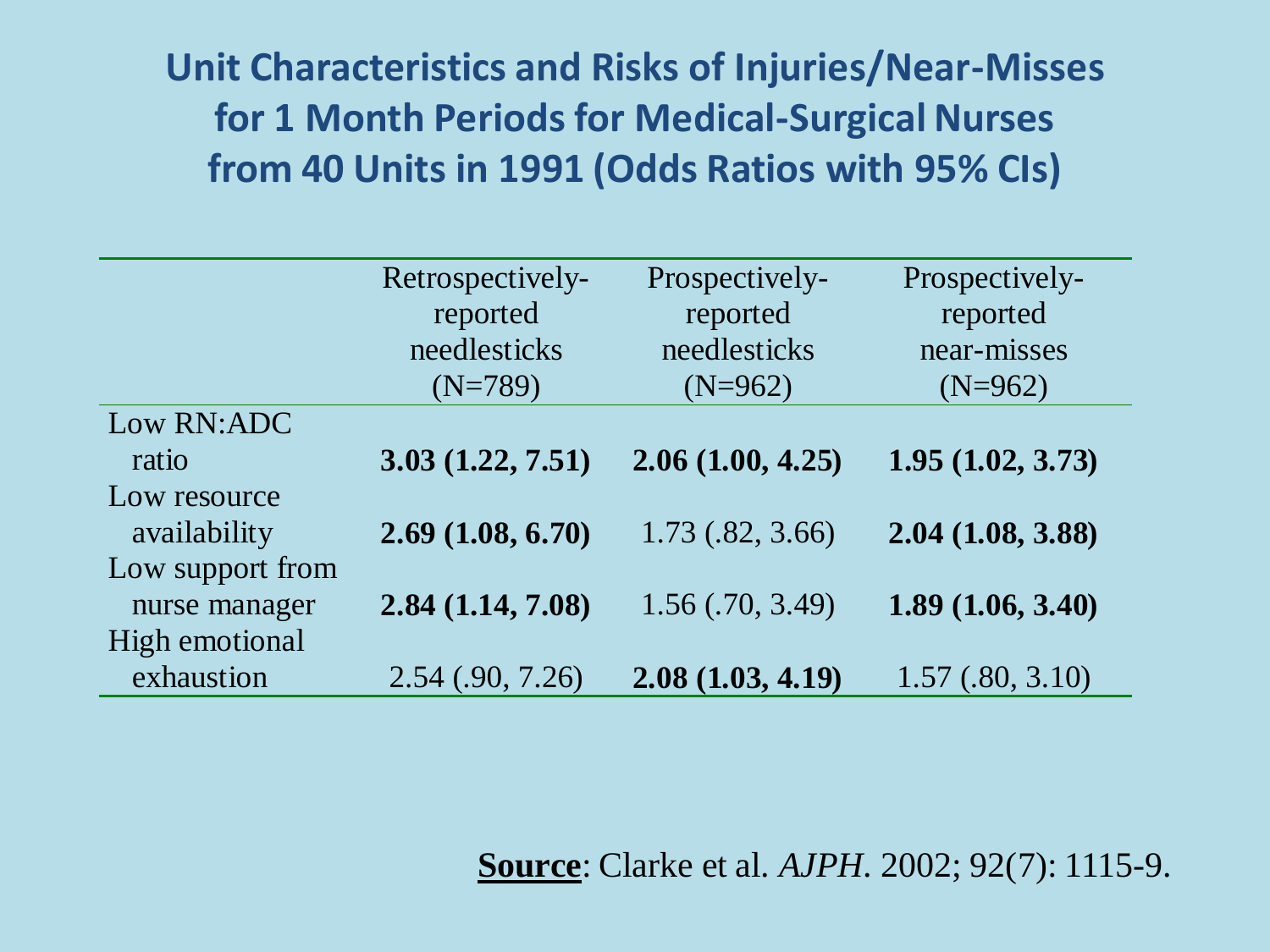Organizational Climate and Staffing and 1-Yr Needlestick and 1-Mo Near-Miss Risk (2287 Nurses, 22 Hospitals, 1998)

|                                                                               | <b>Needlestick Risk</b> | Near-Miss Risk      |
|-------------------------------------------------------------------------------|-------------------------|---------------------|
|                                                                               | $(OR with 95\% CI)$     | $(OR with 95\% CI)$ |
| Lowest level of administrative<br>support                                     | 1.53(1.05, 2.22)        | 1.32(0.93, 1.86)    |
| Highest hospital-level average<br>day shift patient loads (worst<br>statfing) | 1.52(1.06, 2.20)        | 1.40(1.01, 1.95)    |
| Lowest average staff experience                                               | $1.01$ (.71, 1.43)      | 1.78(1.31, 2.42)    |

**Source**: Clarke et al. *AJIC*. 2002; 30: 207-216.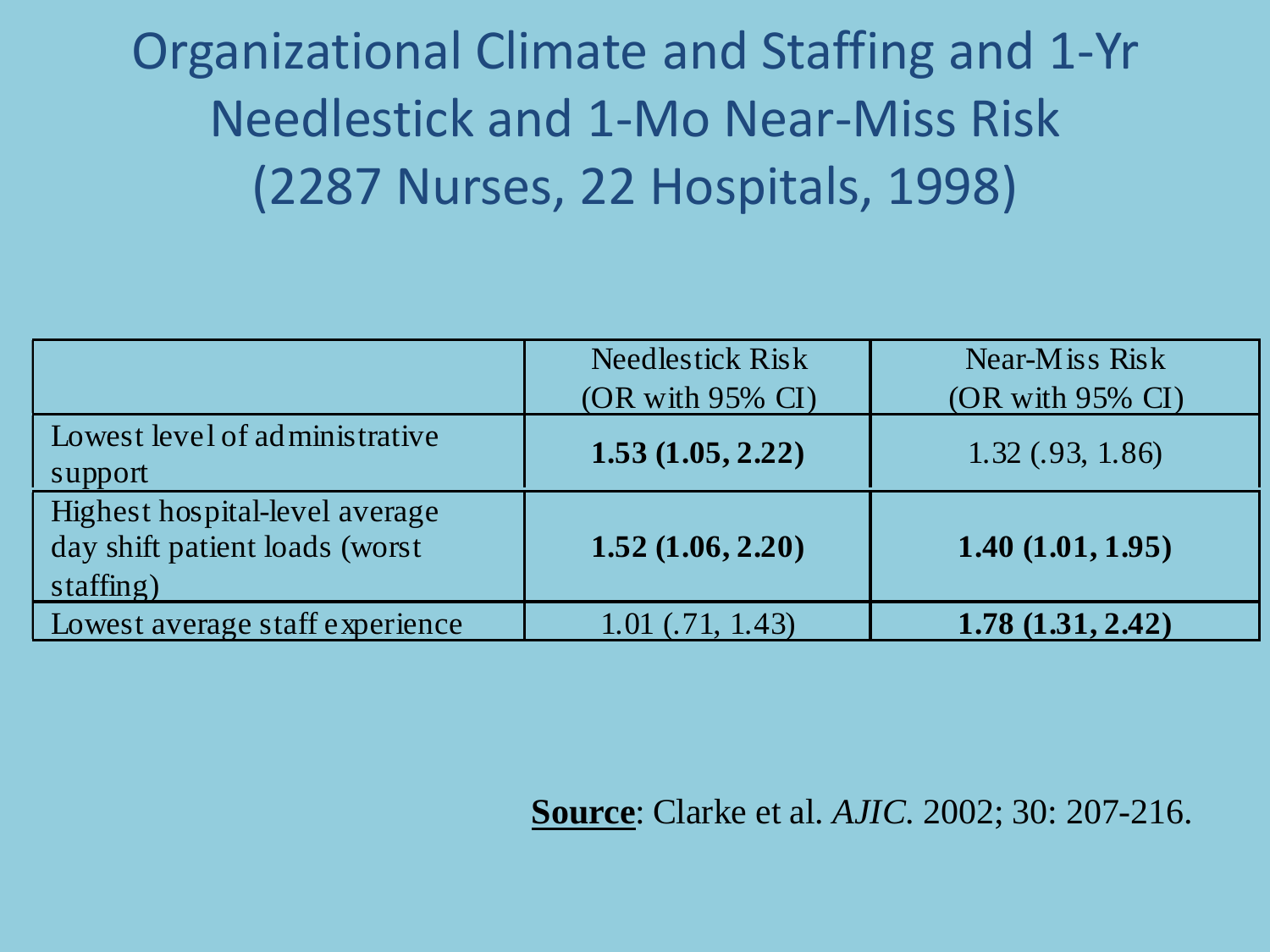### Organizational Climate and Staffing and 1-Yr Needlestick Risk (11 516 Nurses, 188 Hospitals, 1999)

|                              | Raw                 | Adjusted for nurse           |
|------------------------------|---------------------|------------------------------|
|                              | $(OR with 95\% CI)$ | characteristics and hospital |
|                              |                     | structure                    |
|                              |                     | $(OR with 95\% CI)$          |
| High technology hospital     | 1.53(1.05, 2.22)    | $1.32 \ (.93, 1.86)$         |
| Best/highest staffing level  | $1.04$ (.90, 1.19)  | .96(.81, 1.14)               |
| Best nurse work environments | .69(.56,.86)        | .66(.54,.81)                 |

**Source**: Clarke. *AJIC*. 2007; 35: 302-9.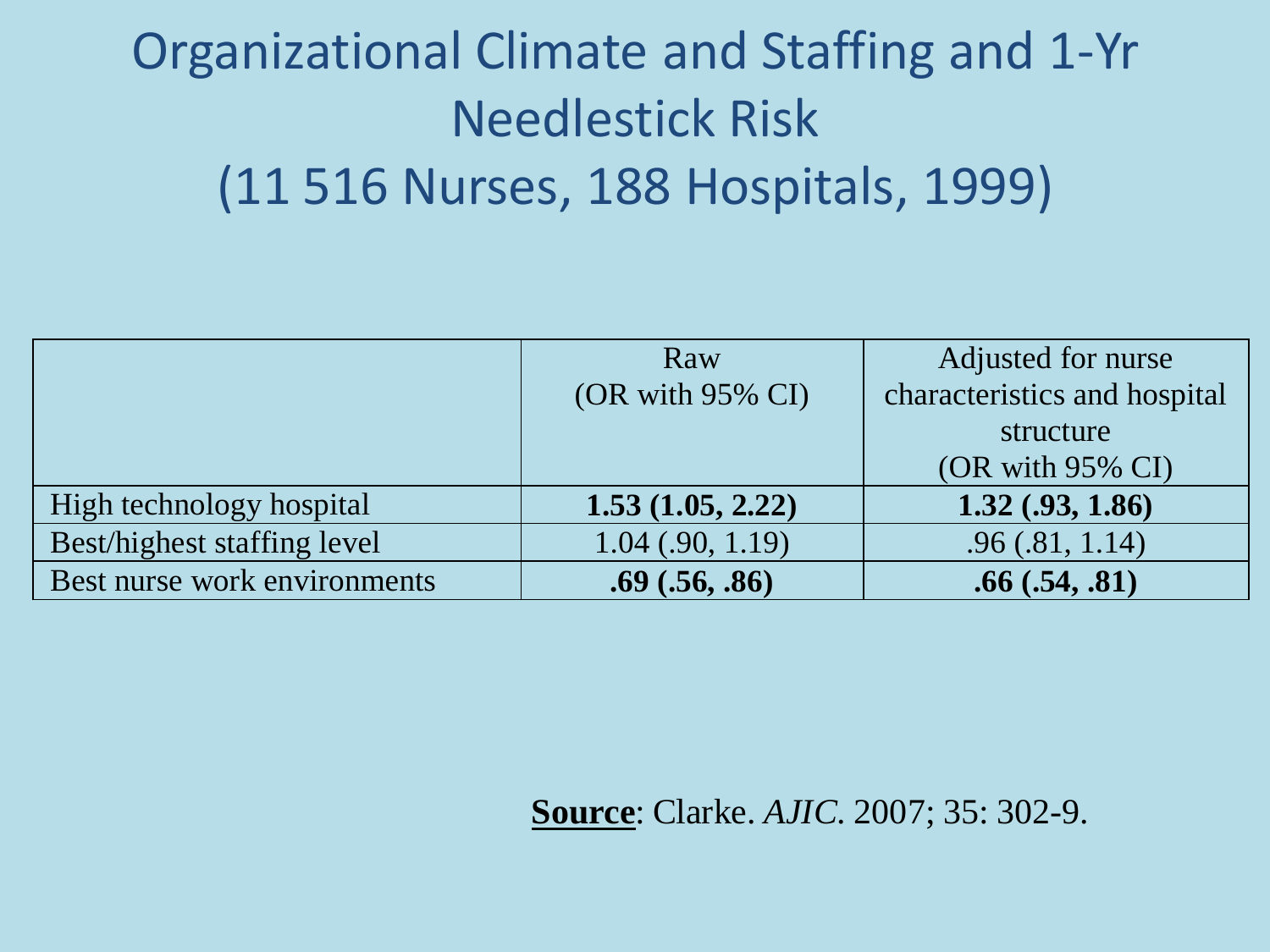## The Findings

- Steep decline in sharps injury risk in medical-surgical nurses from 1991 (0.8 injuries/FTE/year) to 1999 (0.15 injuries/FTE/year) and beyond (coincident with U.S. state and federal regulations mandating use of safety engineered equipment)
- Staffing and work environment conditions (such as support from frontline managers) very strongly related to sharps injury risk in initial studies, less dramatic in later work (environment still important)
- Experience, clinical specialty important determinants of risk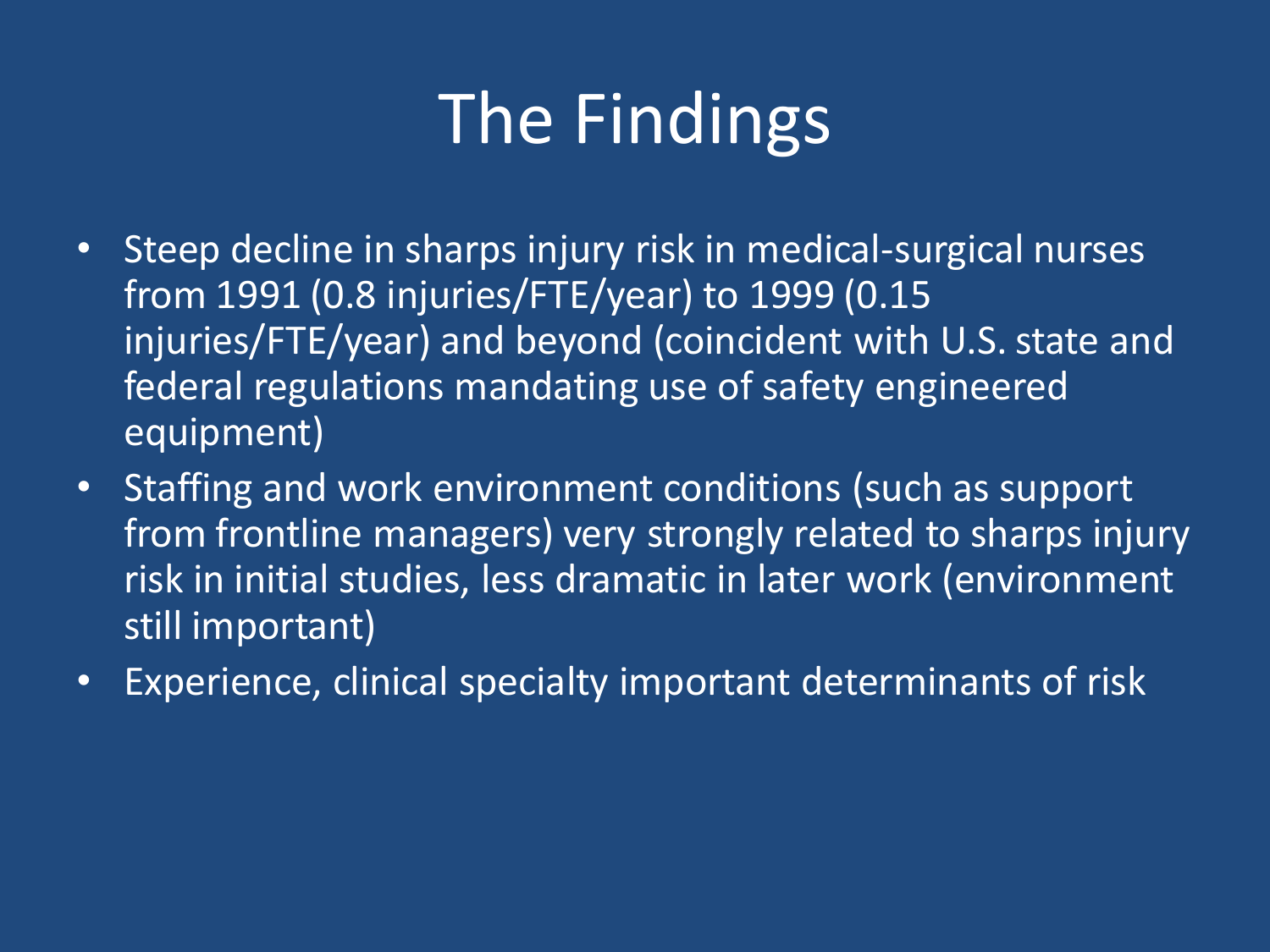Clarke, PI. Risk factors and incidence of sharps injuries to nurses. National Institute of Occupational Safety and Health, Centers for Disease Prevention and Control, R01-OH008996, 2007-2010. \$669,000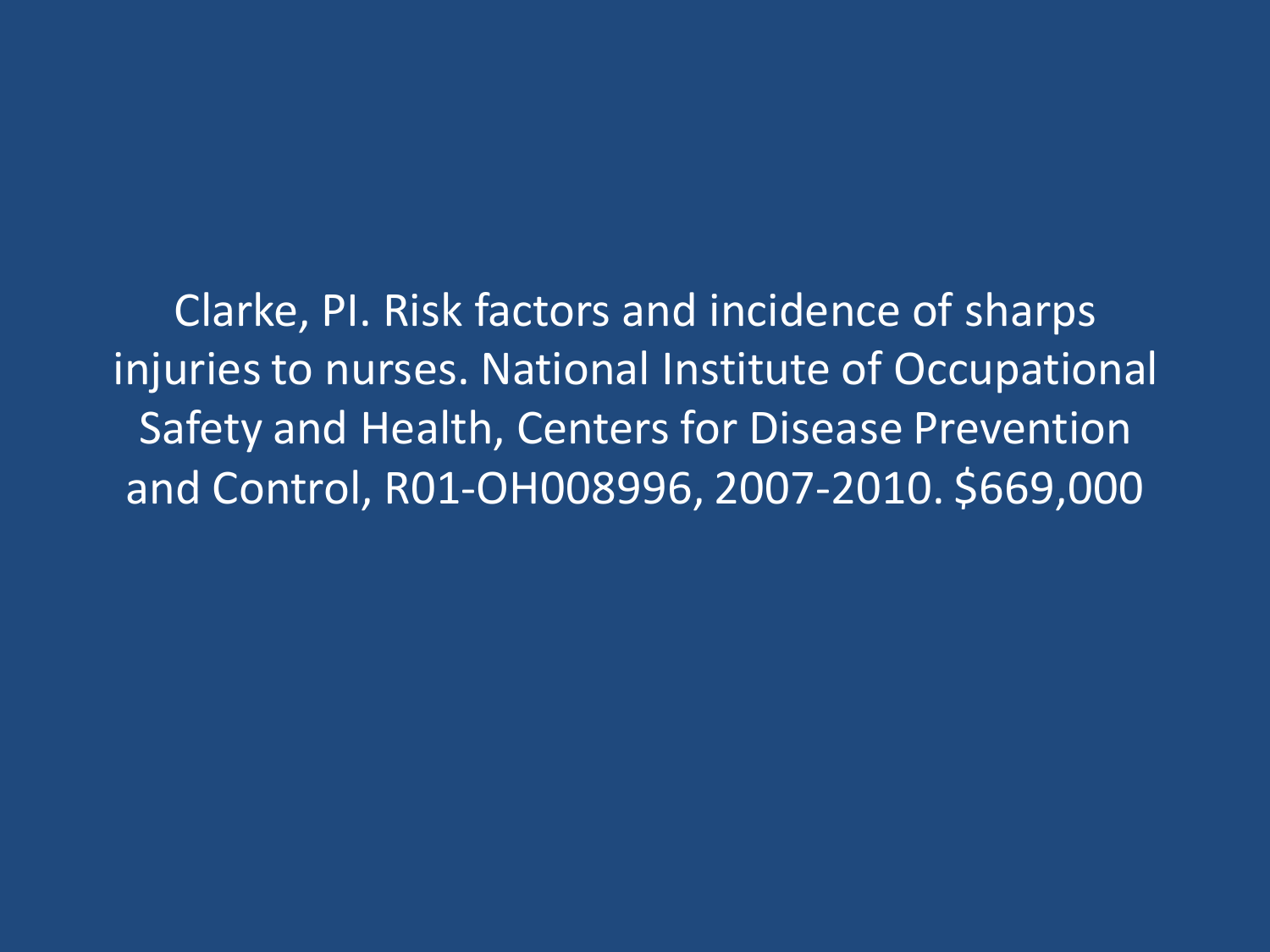# CDC/NIOSH Study

- Incidence rates of sharps injuries and use of engineered devices in acute care hospital nurses replicated in a 3 state survey and expanded from prior work to include:
	- Specialty, children's hospitals
	- Nursing homes
	- Home health care
	- Practical nurses in NJ
	- Advanced practice nurses

Anonymous surveys as a complement to other databases

- Organizational correlates of hospital nurse injury rates (practice environment, staffing, safety climate) in ~600 hospitals in CA, PA, NJ
- Another 150 hospitals in FL later added)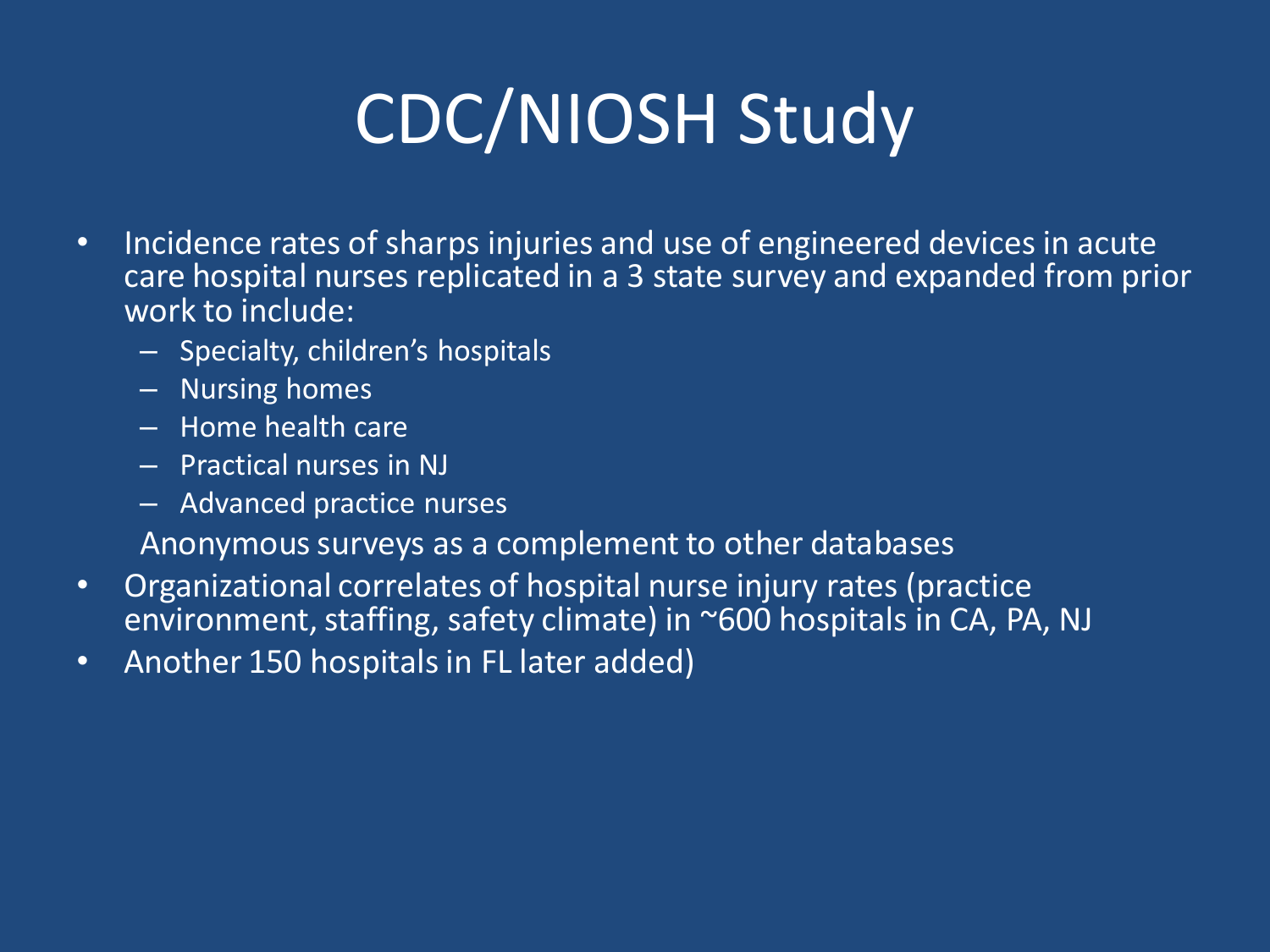Nurse Job Outcomes Associated With Staffing and Practice/Work Environment

- Job satisfaction
	- Global match between expectations and perceived benefits/deficits of a particular position
- Burnout
	- Emotional exhaustion, plus depersonalization and a loss of sense of personal accomplishment in one's work
- Direction of causality?
- Monomethod, single source bias?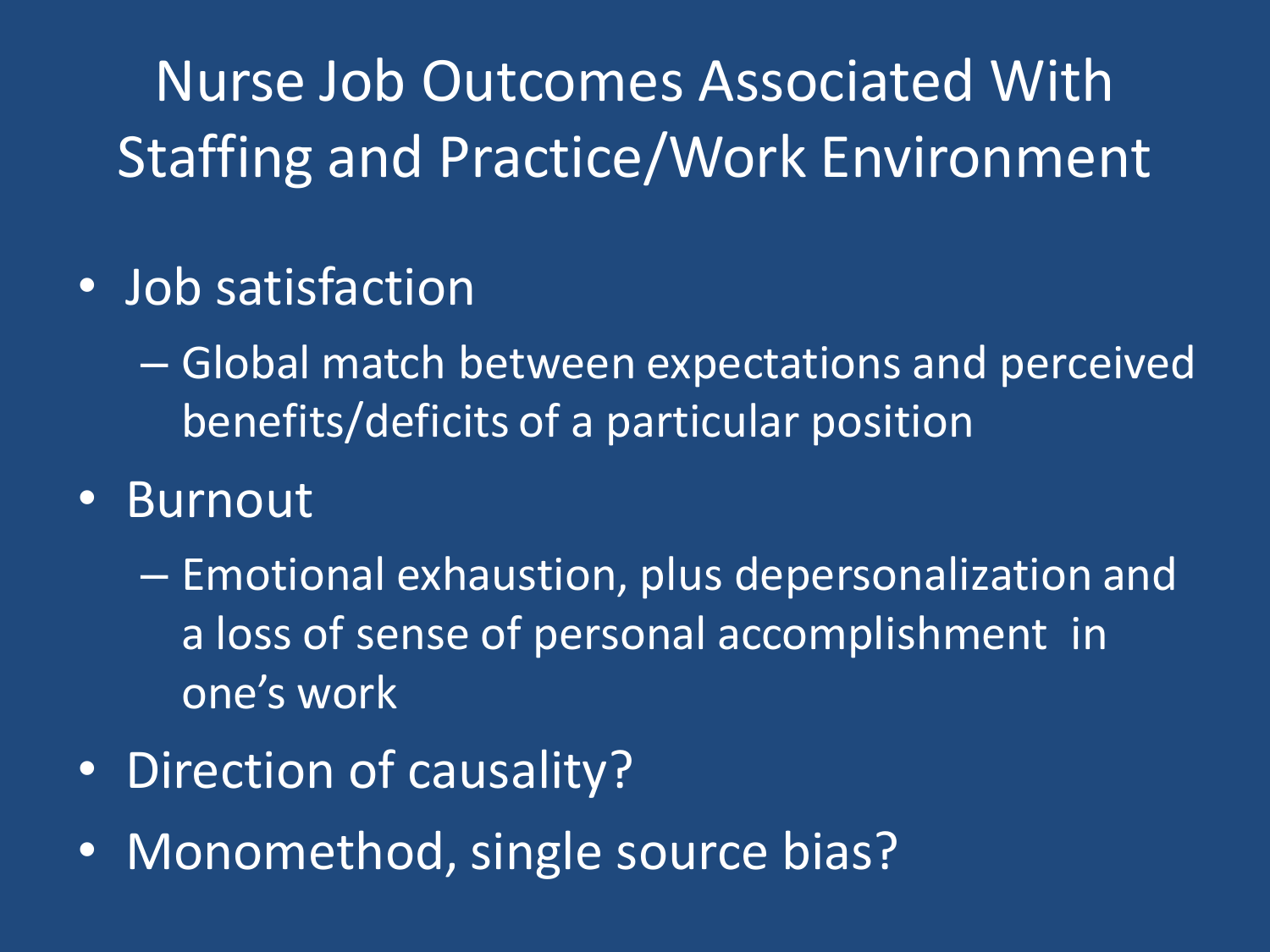## Back to the Larger Questions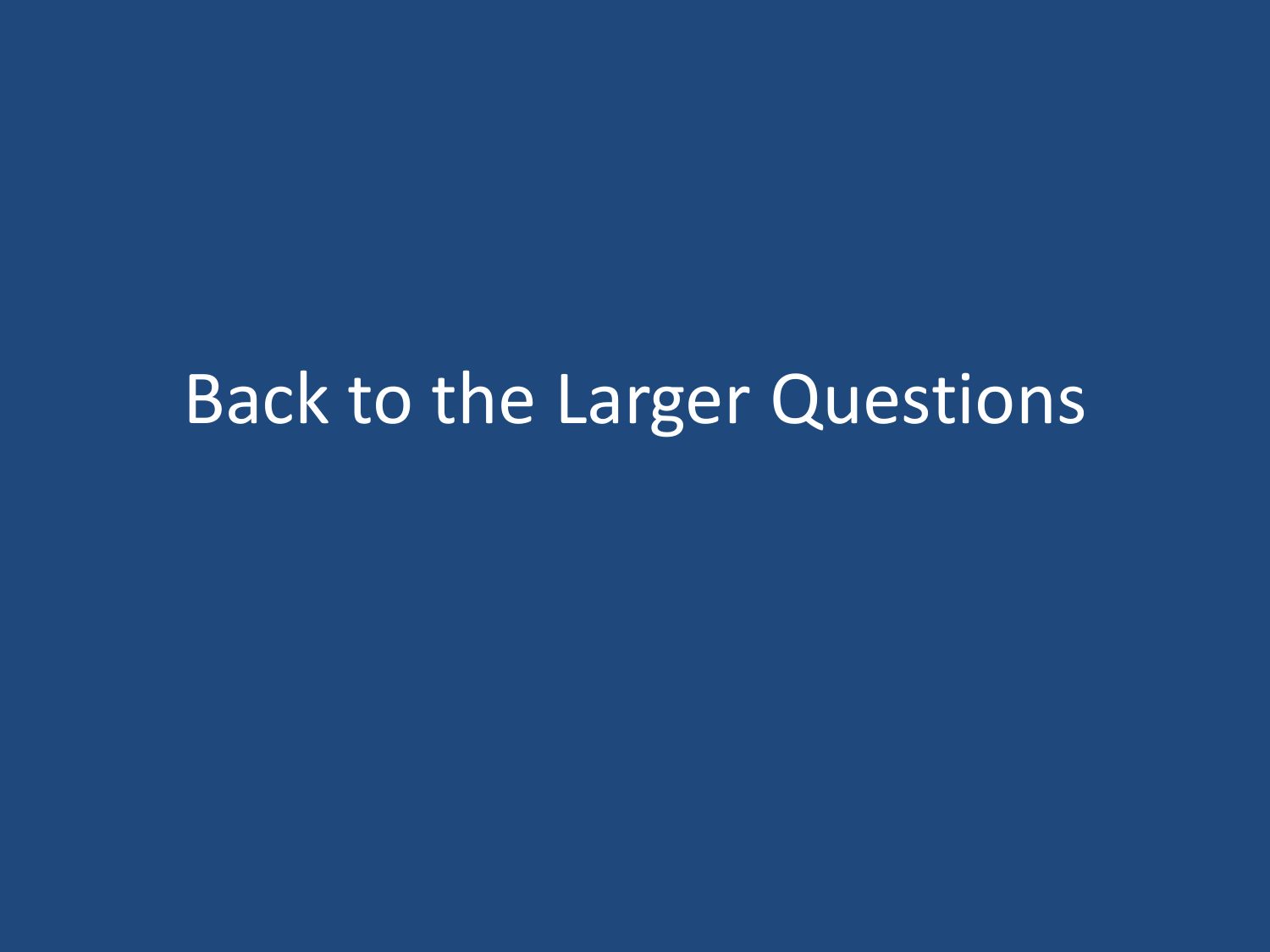### Management Decisions in Clinical Care

- Staff coverage
- Other staffing-related factors
- Care delivery model (distribution of work and responsibility/accountability structure)
- Practice environment (conditions and supports)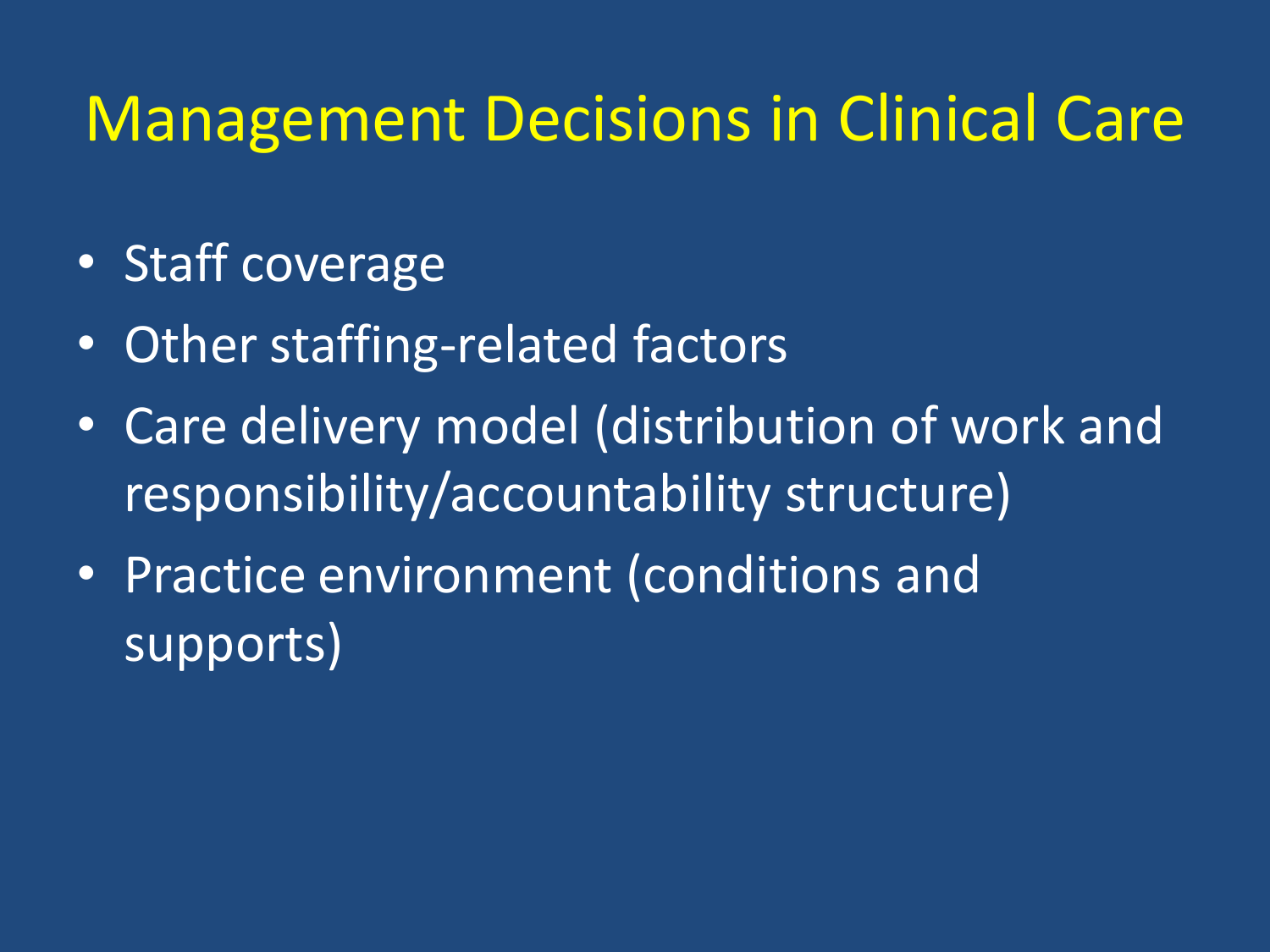### Factors Driving Management Decisions

- Financial constraints
- Organizational/managerial vision
- Regulatory forces
- Local traditions
- Local labour market forces
- Others???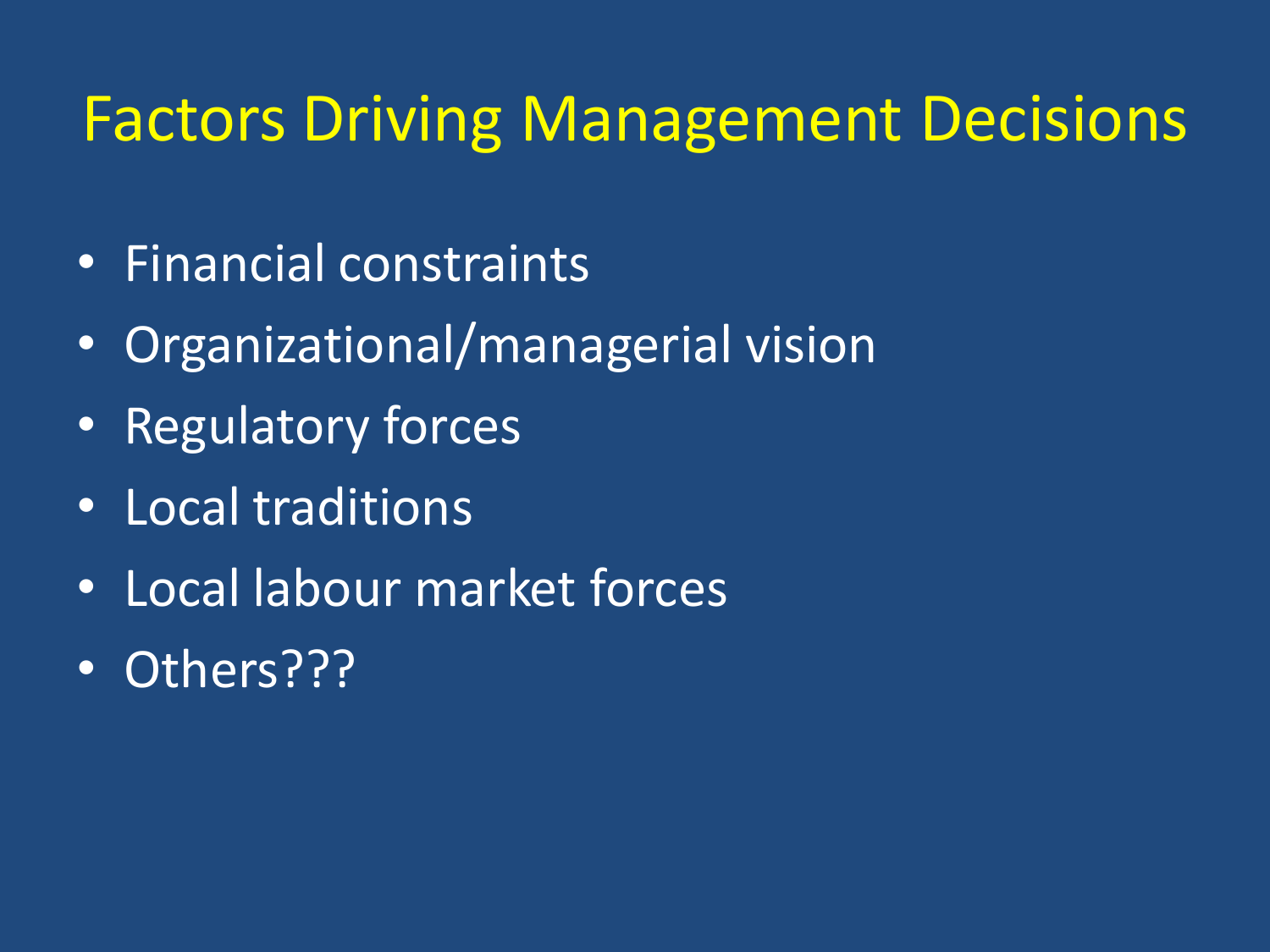Kane et al. (2007) Nursing staffing and quality of patient care. Available at http://www.ahrq.gov

- 94 studies examining associations of nurse-to-patient ratios and hours per patient day on patient outcomes in hospital practice from the United States and Canada, 1990-2006
- Formal meta-analysis (calculation of pooled effect sizes across studies and subpopulations) incorporating evaluation of methodological quality

Clarke & Donaldson (2008)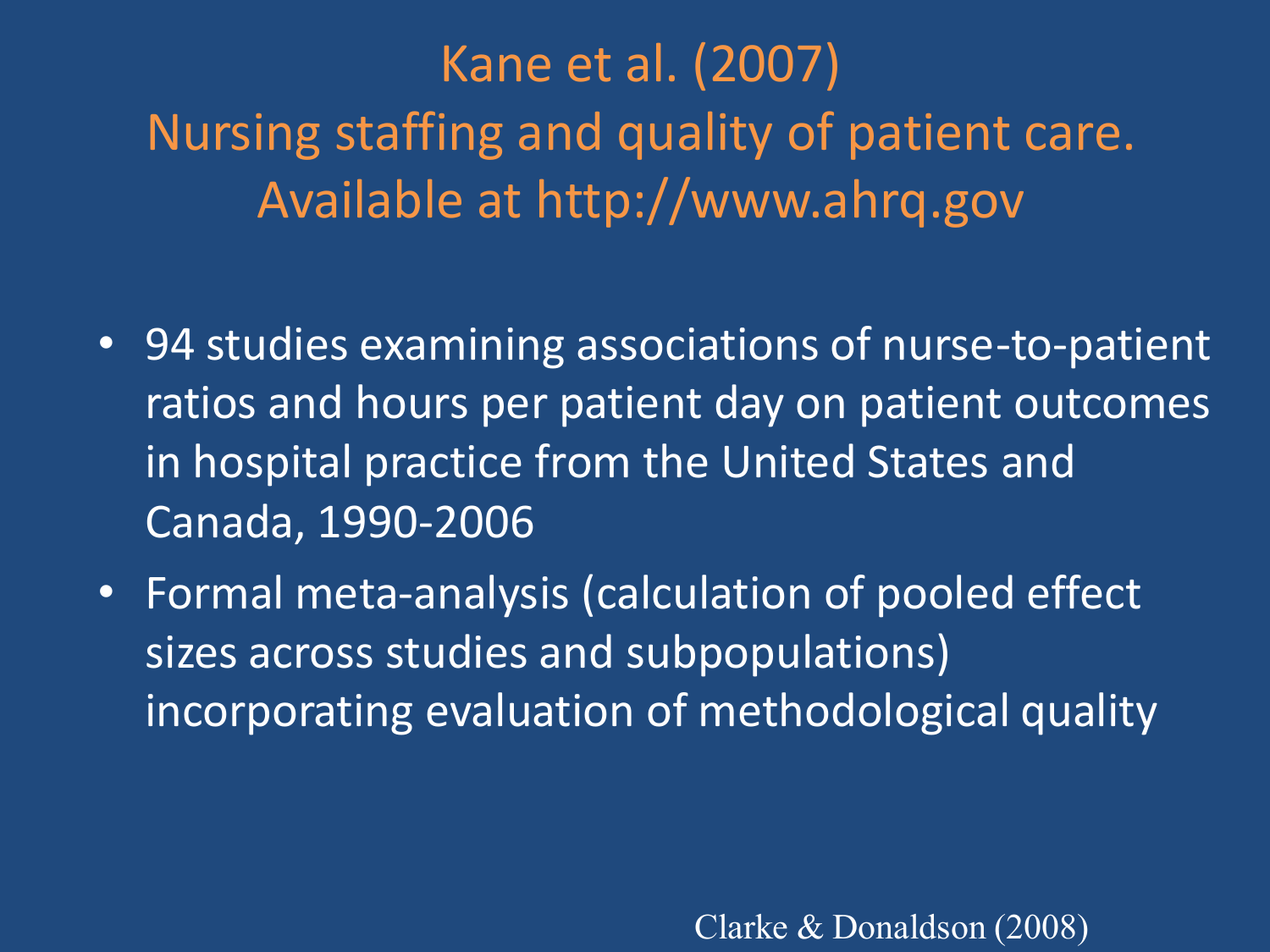#### Summary of the Staffing-Outcomes Literature

- Across a variety of study designs and clinical populations:
	- **low levels of registered nurse staffing** typically associated with **increased rates of poor patient outcomes**in inpatient care (particularly surgical inpatient care)
- Patterns of results suggesting staffing impact not always found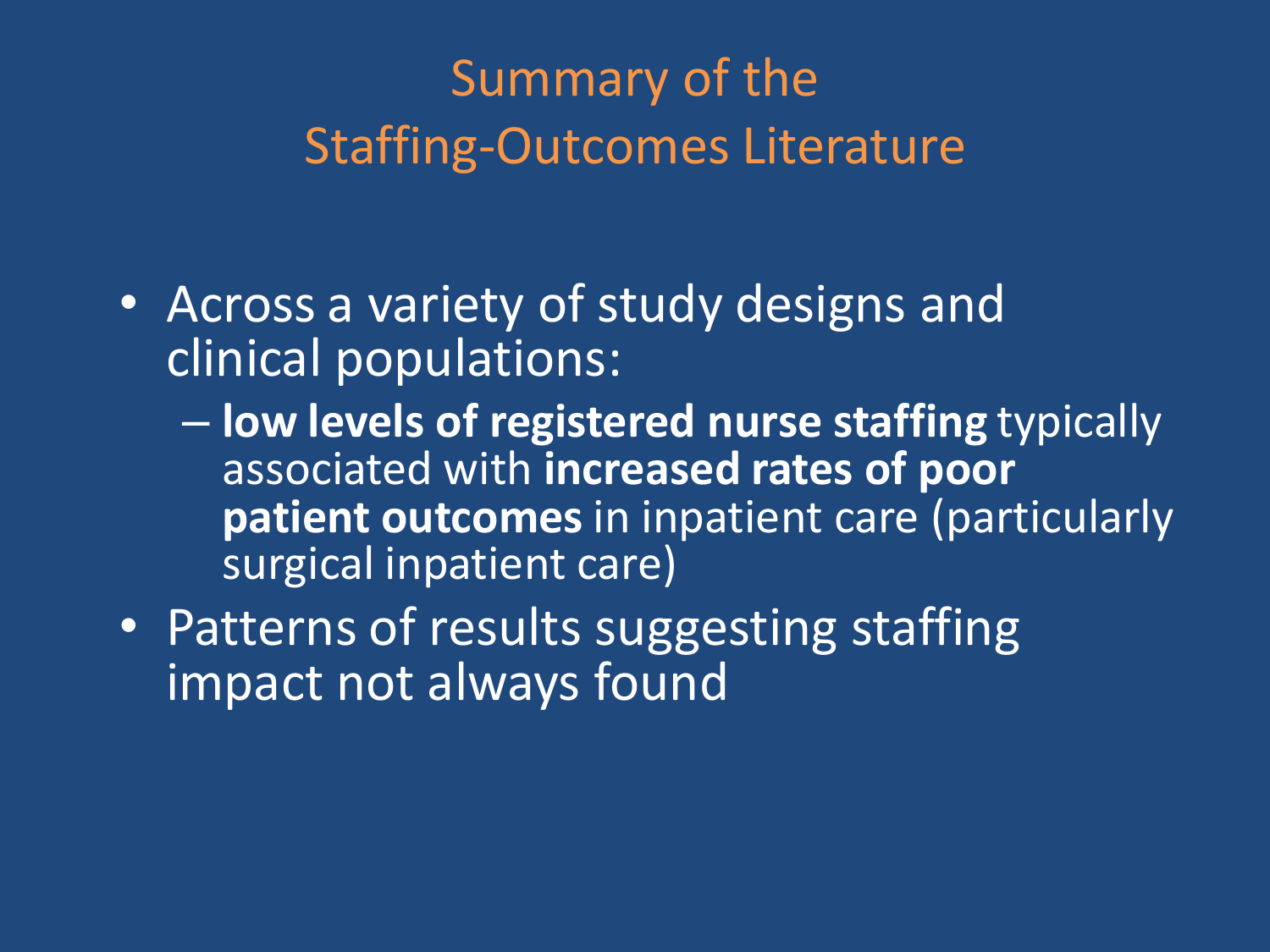## The Explanations …

• #1 Variations in quality and quantity of care under different staffing scenarios

– Common sense, and reflects nurses' experiences, but little research behind this (yet)

• #2 Associations of outcomes and of staffing with patient and hospital characteristics not accounted for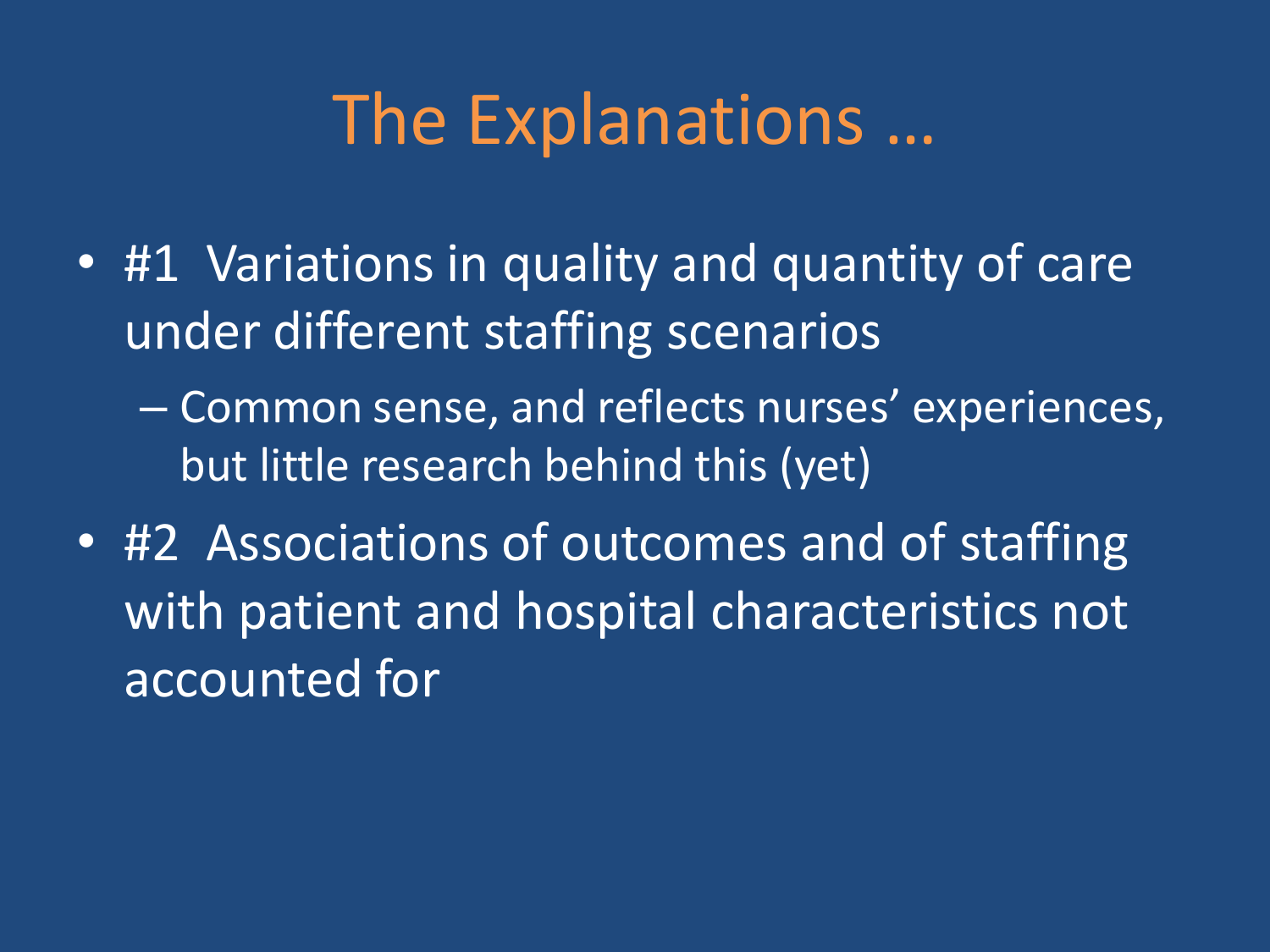## Practice/Care Environment

- Strongest evidence is for associations with factors related to retention of nurses (job satisfaction, burnout, intention to leave)
- *Limited* data demonstrating the link between environments, actual care delivered, and patient outcomes despite intuitive nature of relationships
	- Tourangeau et al. (2007); Aiken et al. (2008); Friese et al. (2008)
	- Limitations of measures and data sources on both independent (environment) and dependent (process, outcomes) sides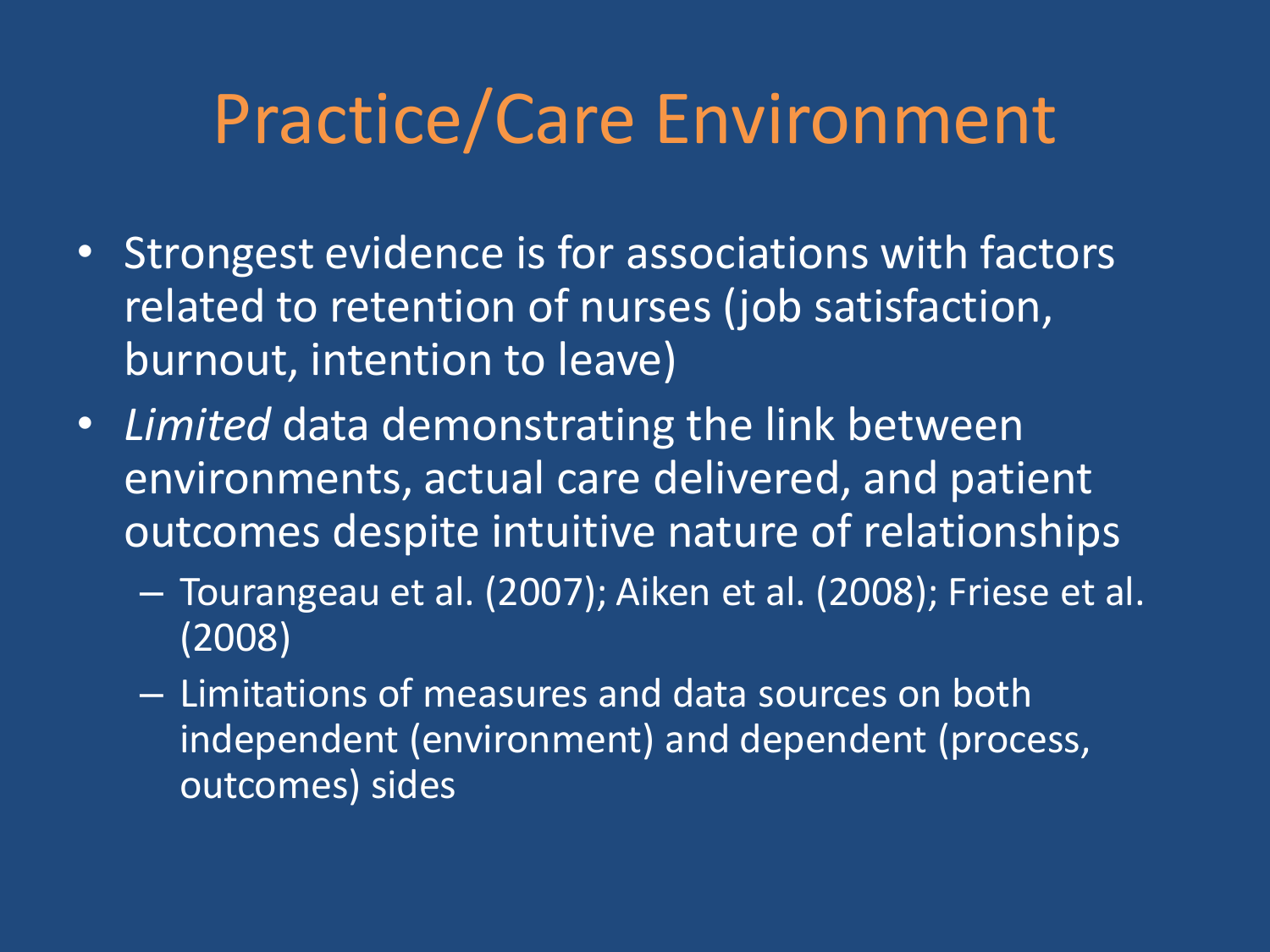# Nursing Surpluses/Shortages: The Cycle

• Equilibrium: Outflow of nurses (temporary and permanent) compensated for by new graduates entering field

#### *Then*

• Economic downturns—reduced reimbursements/tighter budgets—layoffs, hiring freezes—decreased nursing school enrollments

*Then*

• Shortages arise—wages rise—word of opportunities spreads

*Then*

• Nursing school enrolments rebound and equilibrium returns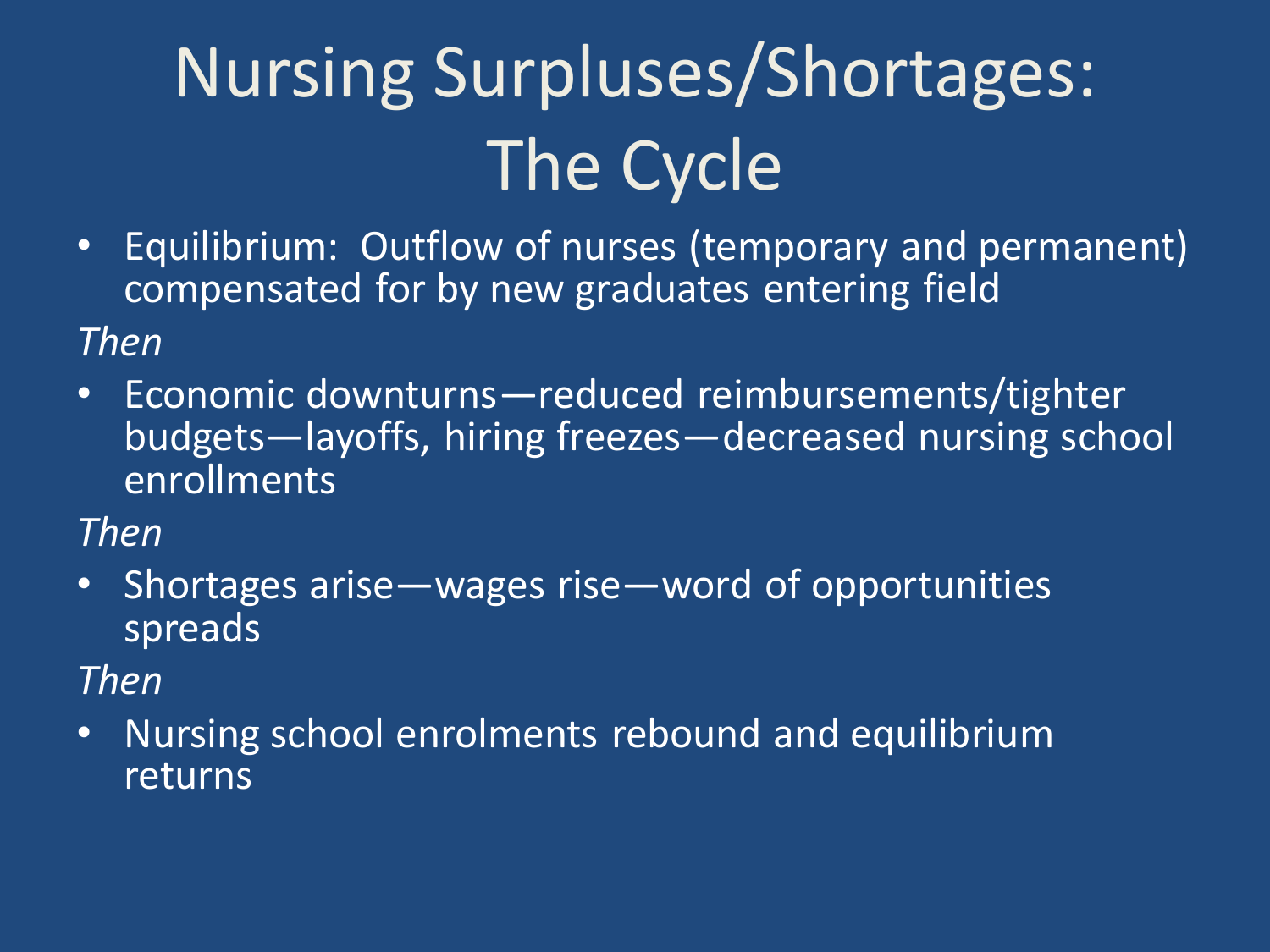## Health Workforce Turbulence in North America

- The 1990s saw a precipitous drop in nursing school enrollments and graduations (part of long-standing cyclical pattern)
- Around 2000, alarm bells sounded reports of and nursing school enrollments begin picking up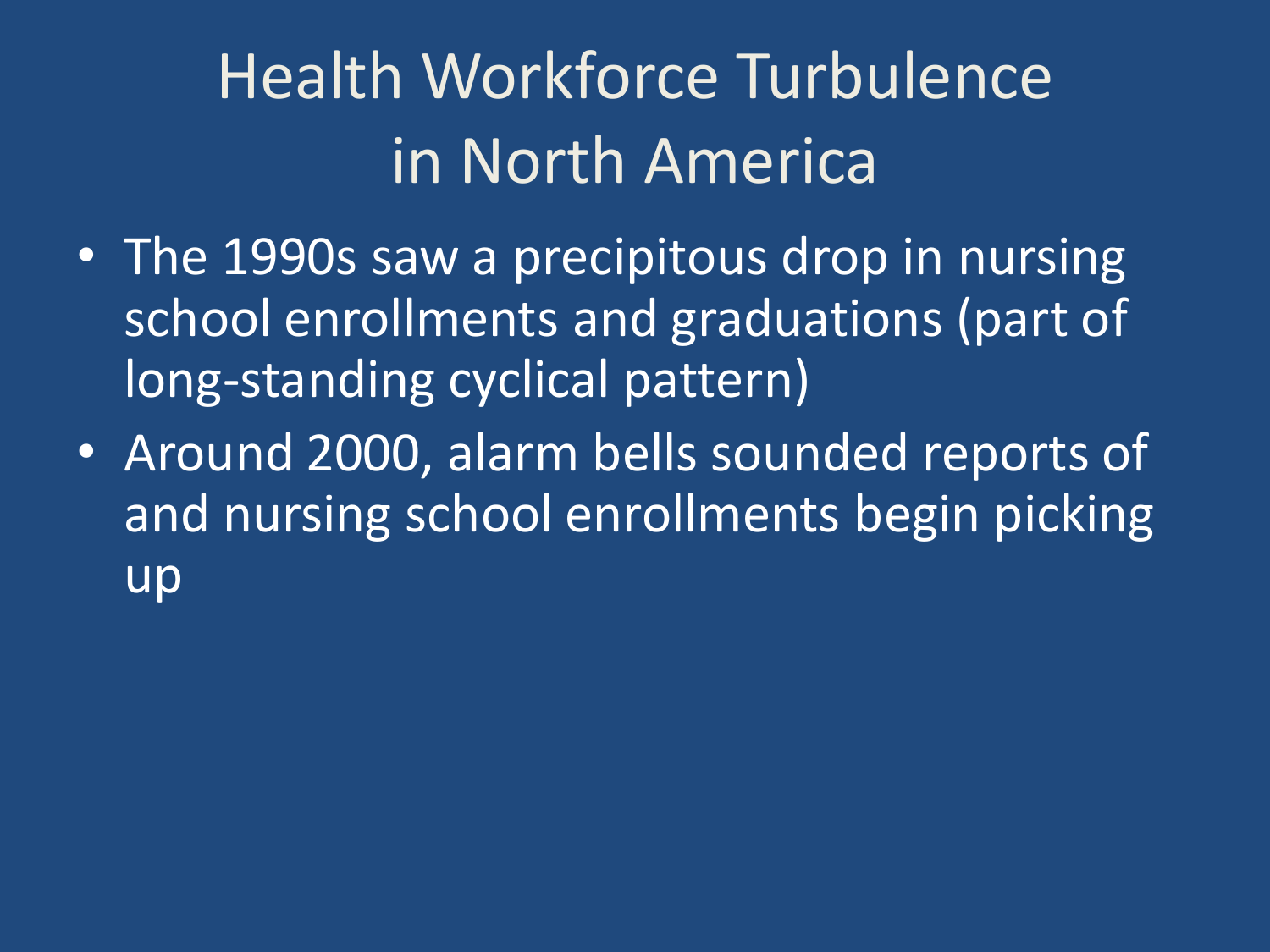## The Story in North America

- Post 9/11 financial turbulence and extensive publicity around shortage drove up enrollments
- Now economic conditions have delayed retirements and softened demand for new graduates
- From late 2008 onward, a significant portion of new graduates have been having trouble finding work in major North American cities.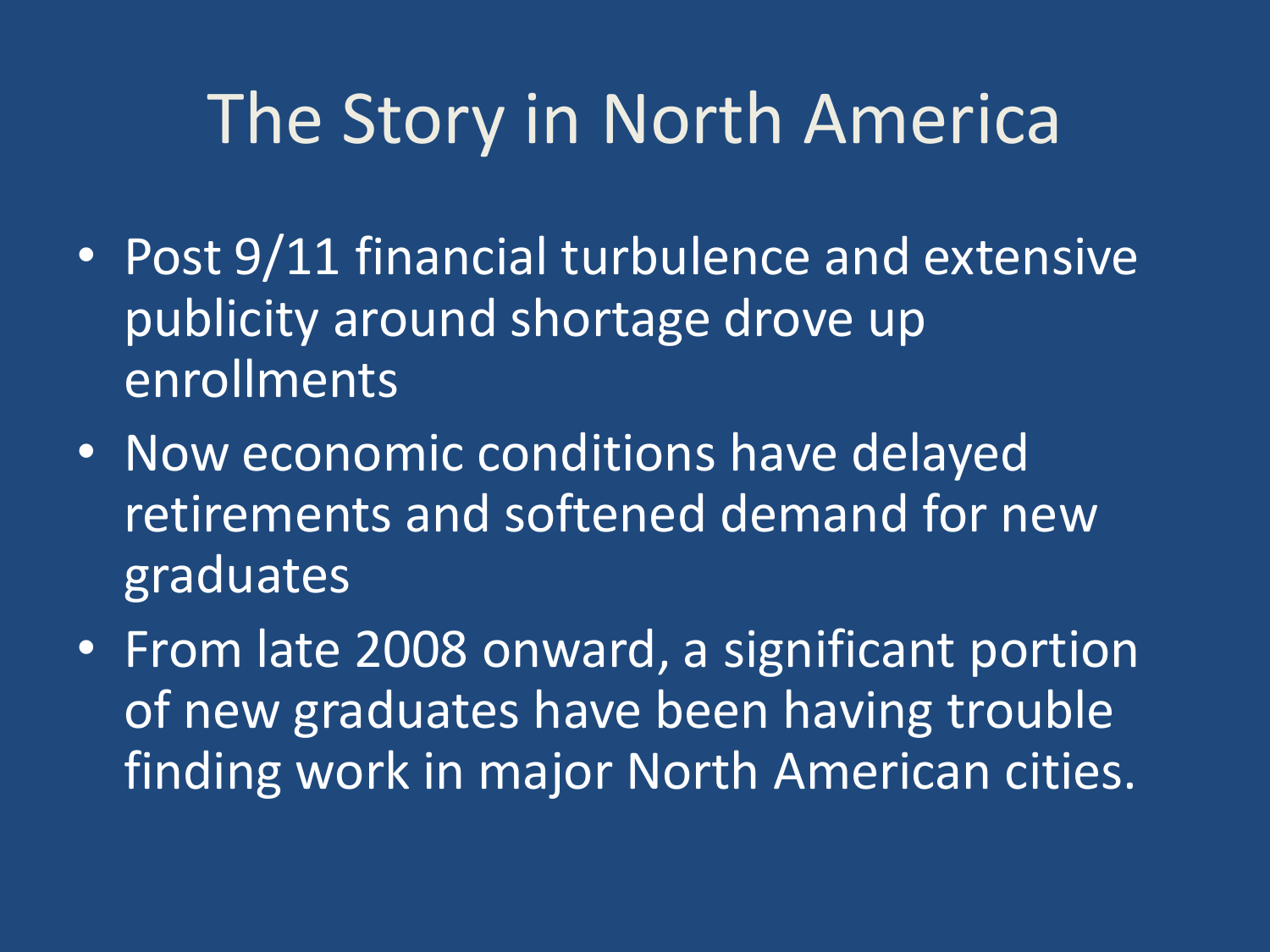### However …

- Experts are convinced that national shortages of registered nurses are a certainty – Perhaps up to 30% of workforce in Canada and the U.S. by 2020
- How should we react?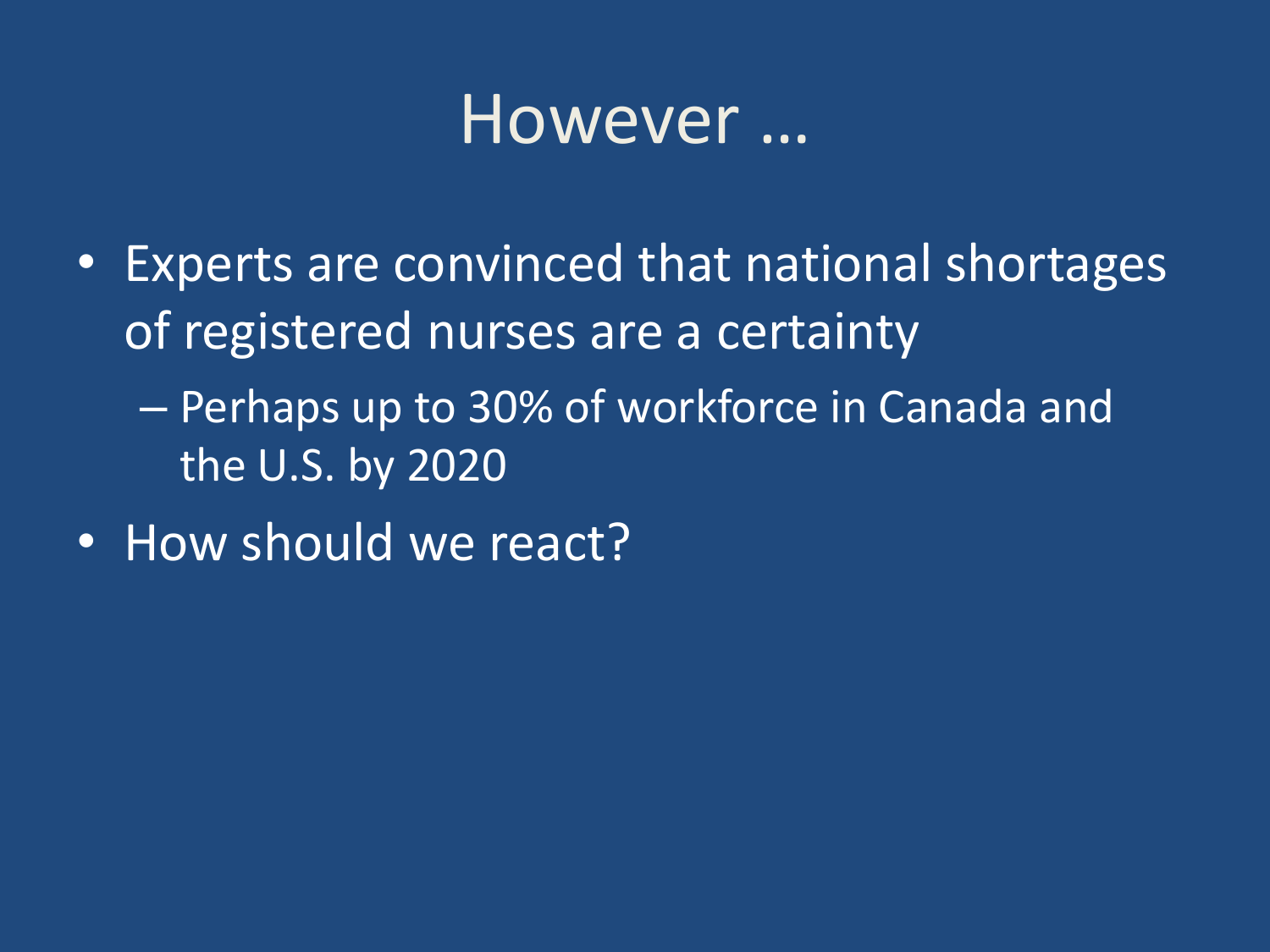## Responsibilities of Policy Actors

- Including governments, professional associations etc.
	- Steering systems for preparation/education of health care workers (and other factors influencing supply)
	- Managing financing levels/structures and organization within the system to support care/outcomes desired
	- Reviewing the place of regulation of workers/institutions in achieving system goals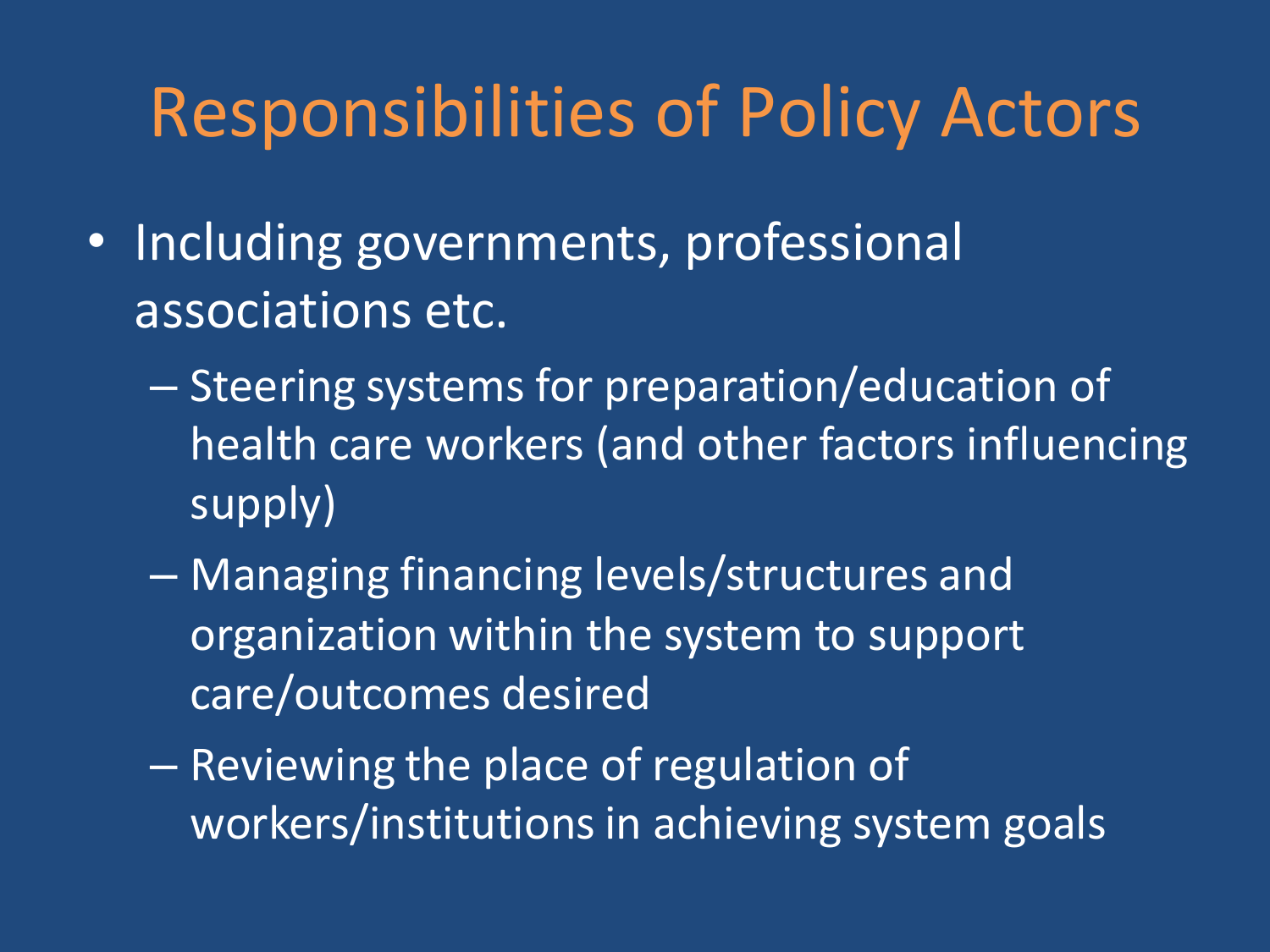## Responsibilities of Practice Setting Leaders Inside and Outside Nursing

- Making necessary investments in staffing and organizational supports for care
- Evaluating and communicating needs in terms of volume/types/preparation of health care needs to other levels and sectors
- Selecting and supporting leaders to send clear messages, shape practice, and evaluate performance of system/impacts of changes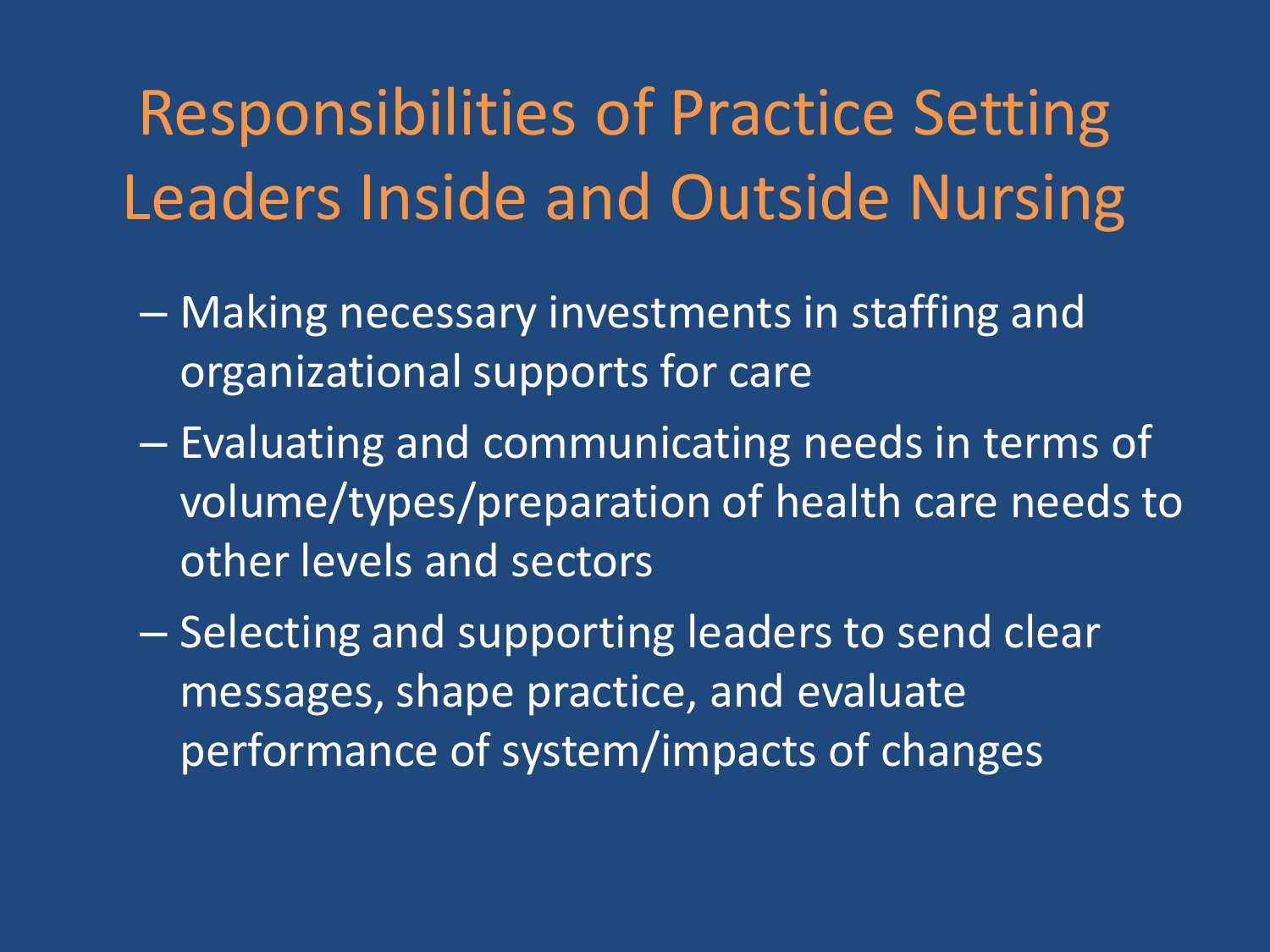### Responsibilities of Researchers

- Generating evidence about:
	- Impacts of managerial and policy decisions on patient outcomes, workforce stability and system outcomes
	- Best direct and indirect methods for establishing benchmarks for staffing and organization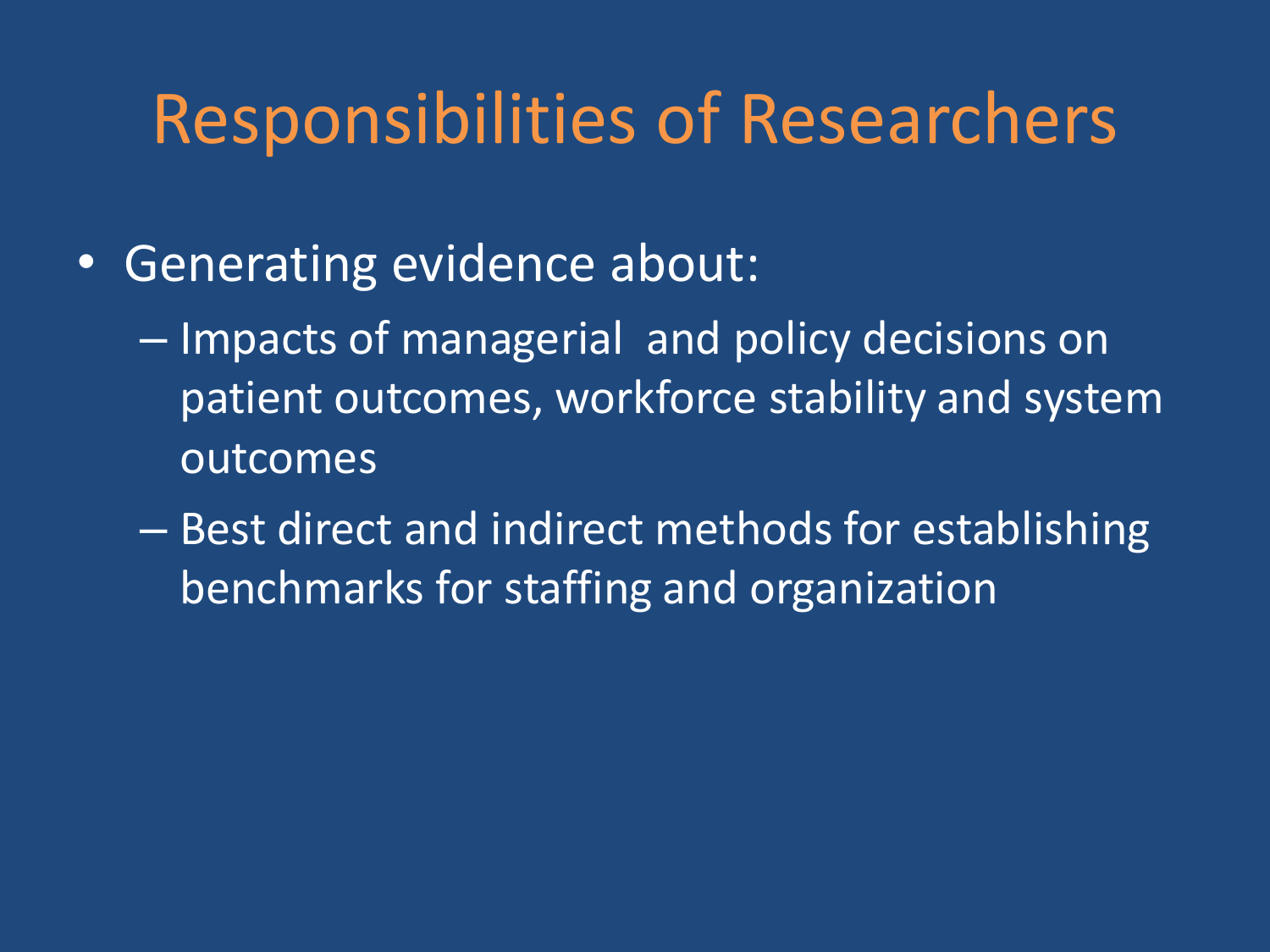Occupational Health Considerations (1)

- Long-term nurse shortage on the horizon has been (temporarily) stabilized—but expected to deepen
	- Healthy, high-functioning workforce and avoidance of voluntary turnover/departures from nursing work will become a priority again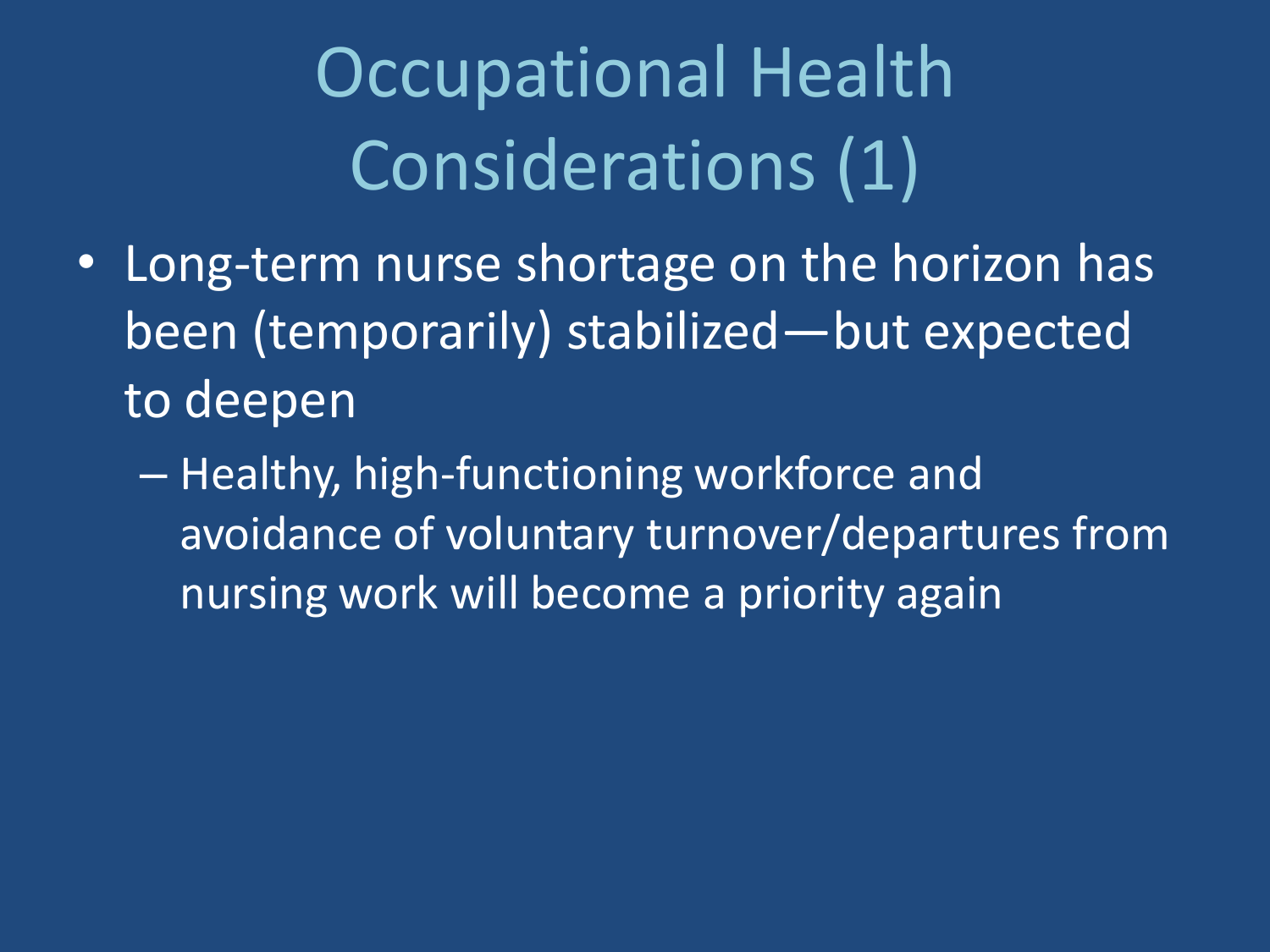Occupational Health Considerations (2)

- Aging workforce considerations
	- Mean age of a registered nurse in Canada/US is high 40's and will likely remain high
	- Implications for work design
- Stresses related to job availability/stability
	- Casualization of the nurse workforce in Ontario the 1990s produced many problems; traces remain
	- Current underemployment of new graduates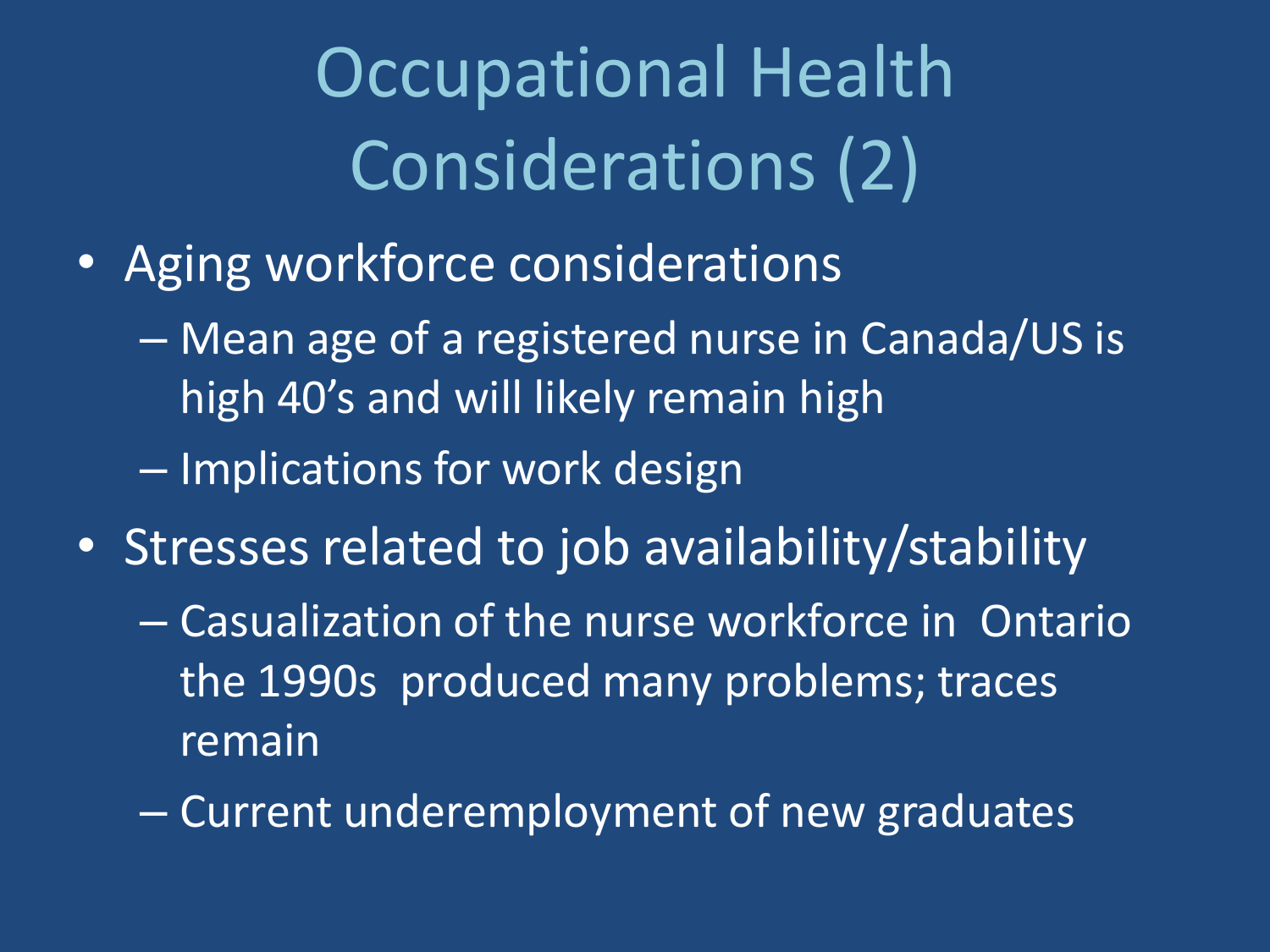Occupational Health Considerations (3)

- Stresses related to high system demands/tensions, high client expectations (front line human service work in complex organizations)
- Stresses related to system change/reorganizations
- Intersections between work health and patient safety likely to come under increasing scrutiny (human factors at work)